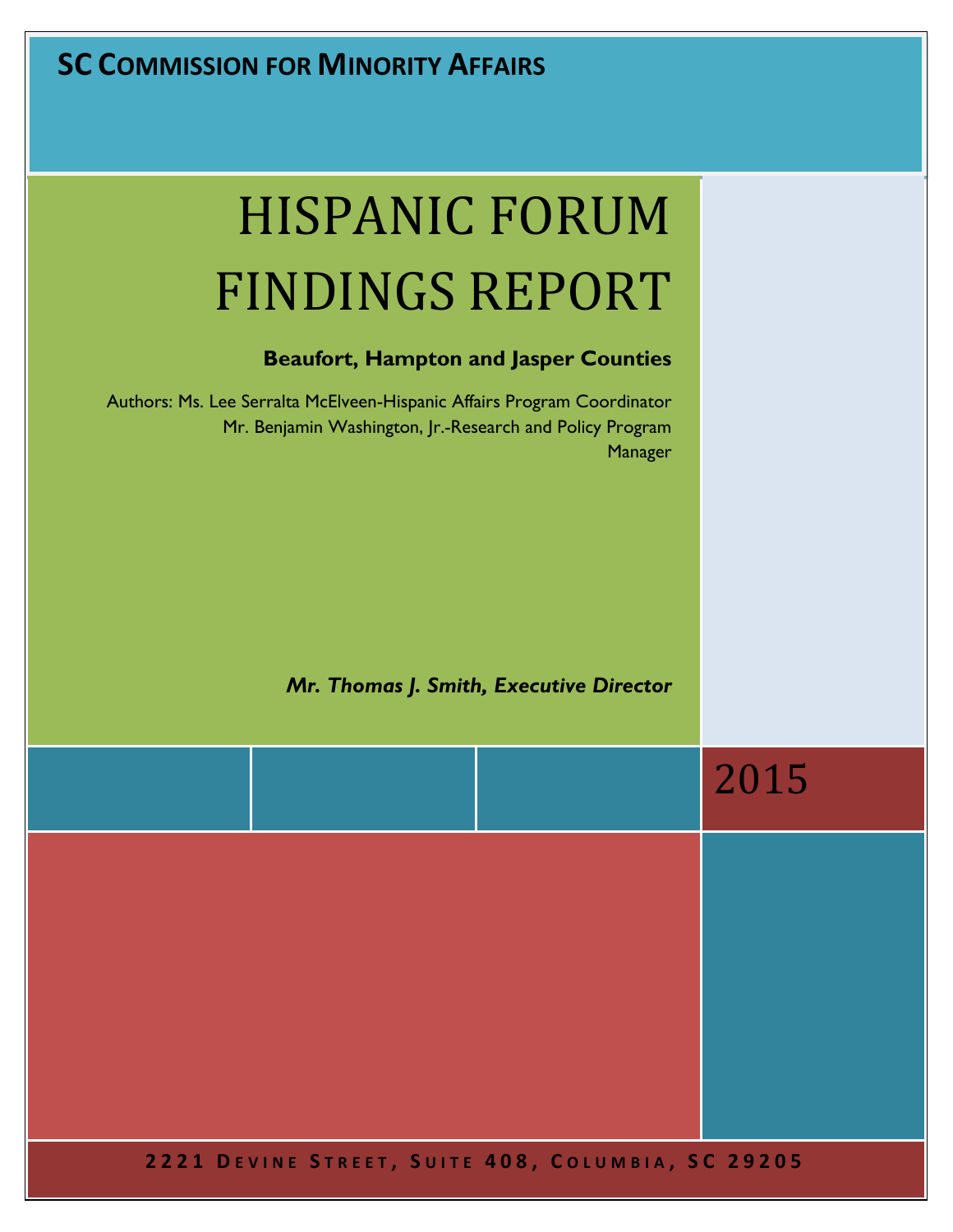# **Hispanic Advisory Committee Members**

*Ms. Sandy Vergara-Duarte* **City of West Columbia**

> *Ms. Jo Dell Pickens* **Ayudando Gente**

*Dr. José Rivera* **Orangeburg County**

*Ms. Miriam Berrouet* **Bilingual Connections-Myrtle Beach**

*Ms. Alma Puente-Ruiz, LMSW* **Lexington County-School District**

*Ms. Gigi Towers* **Lexington County Parent Center**

*Ms. Lillian Garcia* **Greenville County–Safe Kids** 

> *Dr. Mike Padilla* **Clemson University**

*Dr. Myriam Torres* **USC Consortium for Immigration Studies**

> *Ms. Tammy Besherse* **SC Appleseed Legal Justice**

*Mr. Jorge Leone* **Acercamiento Hispano-Columbia**

*Ms. Nilsy Rapolo, MSW* **Dorchester-Charleston County Mental Health**

> *Mr. Paulo Teixeira* **Hispanic Community Leader**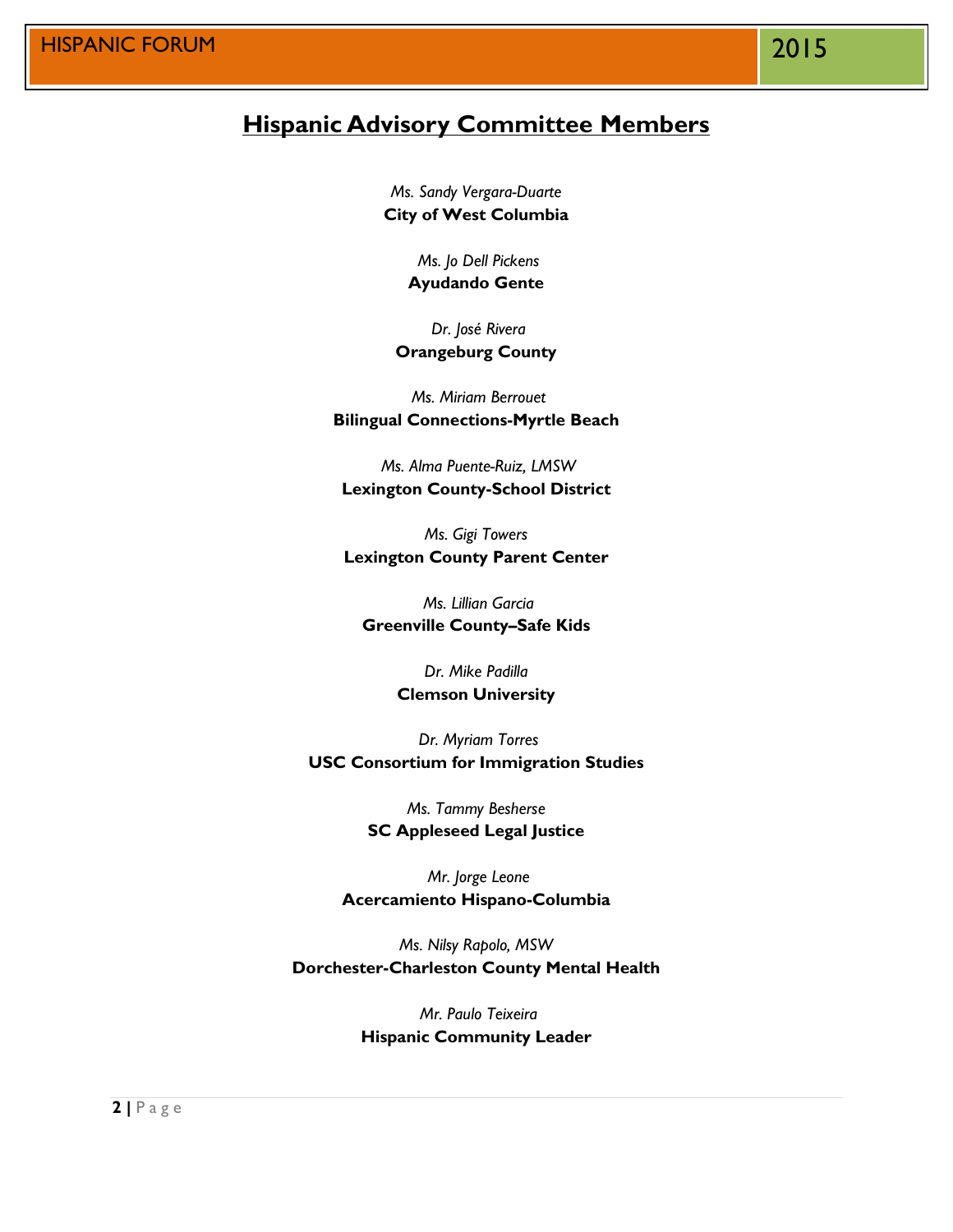## South Carolina Commission for Minority Affairs

## **Board of Commissioners**

#### **GOVERNOR'S DESIGNEE**

*Mrs. Tia S. Brewer-Footman, Chairperson*

## **FIRST DISTRICT**

*Mr. Fred Lincoln*

#### **FIFTH DISTRICT**

*Mr. Samuel Cerezo*

#### **SIXTH DISTRICT**

*Reverend Eddie Clay Guess*

#### **AT-LARGE**

*Chief Louie Chavis*

# **STAFF**

#### **Mr. Thomas J. Smith, Executive Director**

Ms. Lauretha Whaley, Administrative Services Manager

Ms. Lori Brock, Administrative Assistant

Mr. Ben Washington, Research and Policy Program Manager

Ms. Cynthia Haddad, Community Based Services Program Coordinator

Ms. Marcy Hayden, Native American Affairs Program Coordinator

Ms. Lee McElveen, Hispanic/Latino Affairs Program Coordinator

Mr. George Dennis, African American Affairs Program Coordinator

Mr. Rogie Nelson, Small and Minority Business Program Coordinator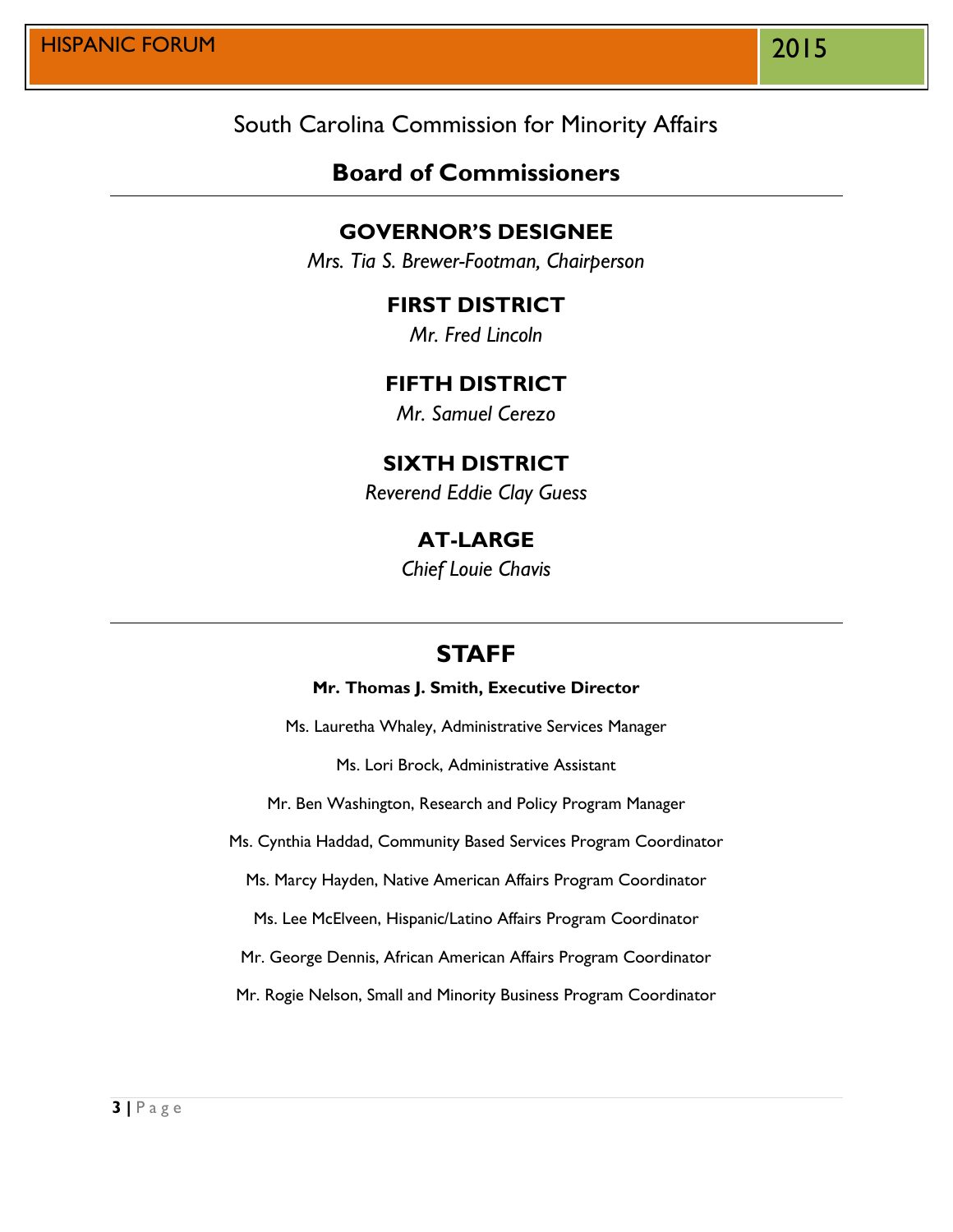# **Hispanic Forum**

## **Beaufort, Hampton and Jasper Counties Findings Report February 2015**

The South Carolina Commission for Minority Affairs (SC CFMA) is the official state government agency responsible for working with the many diverse communities of color present in South Carolina. The African American population is the largest minority group in the State of South Carolina. The remaining groups, in terms of total and percentage of population are respectively: (1) Hispanic/Latino, (2) Asian and (3) the indigenous or Native American Indian/Alaska Native population. Additionally, other ethnic groups have made South Carolina their home, changing the population landscape of our State.

According to the most recent US Census in 2010, SC ranks number one in Hispanic growth which occurred in the US Census from 2000 to 2010. The numbers show over a 300 percent increase from the Census in 2000. According to the US Census Bureau, the Hispanic/Latino population comprises 5.3% of the State's population (South Carolina is home to 248,542 Hispanics). However, more accurate numbers reflect that we have three times the number of those stated in the last Census (Reported by SC Consortium for Latino Immigration Studies). **This is due to the fact that not all Hispanics fill out the Census or share information.** The latest Census information based on the American Community Survey is listed below for the State of South Carolina. Additionally, data for Beaufort, Hampton and Jasper Counties is provided.

| Source: U. S. Census Bureau - 2011-2013: 3-Year  |                       |       |  |
|--------------------------------------------------|-----------------------|-------|--|
| <b>Estimates. Released November 2014.</b>        | <b>South Carolina</b> |       |  |
| <b>Subject</b>                                   | <b>Number</b>         | Pct.  |  |
| POPULATION BY HISPANIC OR LATINO (ANY RACE)      |                       |       |  |
| <b>Universe: Total Population</b>                |                       |       |  |
| Total population                                 | 4,723,923             | 100.0 |  |
| <b>Hispanic Or Latino Of Any Race</b>            | 248,542               | 5.3   |  |
| Not Hispanic or Latino                           | 4,475,381             | 94.7  |  |
| White alone                                      | 3,019,208             | 63.9  |  |
| <b>Black or African American alone</b>           | 1,295,771             | 27.4  |  |
| American Indian and Alaska Native alone          | 14,284                | 0.3   |  |
| Asian alone                                      | 62,879                | 1.3   |  |
| Native Hawaiian and Other Pacific Islander alone | 1,992                 | 0.04  |  |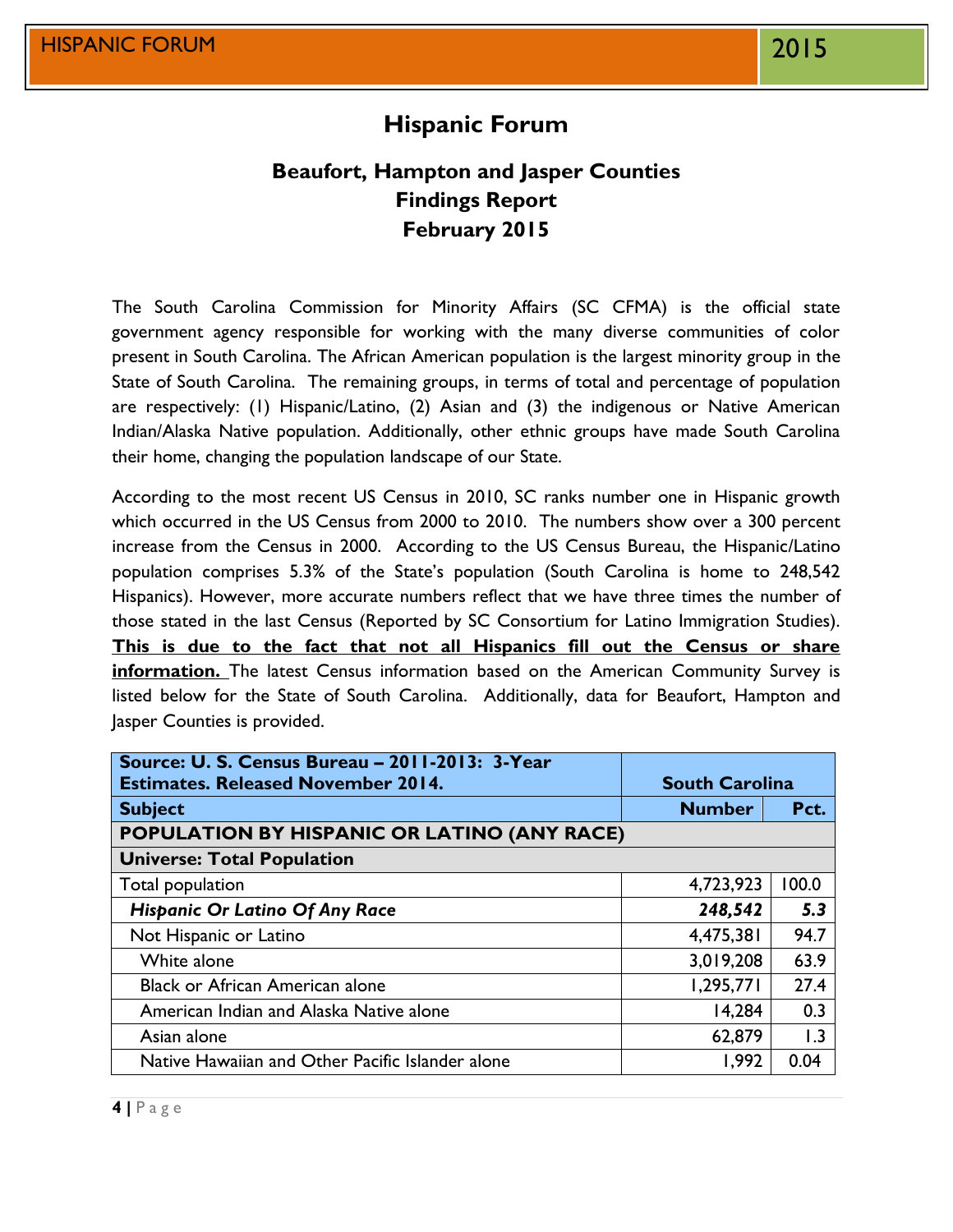| <b>POPULATION BY</b><br><b>HISPANIC OR</b>      |              |                |                 |                |                |                |               |                |
|-------------------------------------------------|--------------|----------------|-----------------|----------------|----------------|----------------|---------------|----------------|
| <b>LATINO ORIGIN</b>                            |              |                |                 |                |                |                |               |                |
| (ANY RACE) - 2009-                              |              |                |                 |                |                |                |               |                |
| 2013 5-Year                                     |              |                | <b>Beaufort</b> |                | <b>Hampton</b> |                | <b>Jasper</b> |                |
| <b>Estimates: Source-</b>                       | <b>South</b> |                | County,         |                | County,        |                | County,       |                |
| <b>U. S. Census Bureau</b>                      | Carolina     | <b>Percent</b> | <b>SC</b>       | <b>Percent</b> | <b>SC</b>      | <b>Percent</b> | <b>SC</b>     | <b>Percent</b> |
| Total:                                          | 4,679,602    | 100.0          | 165,354         | 100.0          | 20,840         | 100.0          | 25,408        | 100.0          |
| <b>Not Hispanic or</b>                          |              |                |                 |                |                |                |               |                |
| Latino:                                         | 4,438,154    | 94.8           | 145,890         | 88.2           | 20,076         | 96.3           | 21,704        | 85.4           |
| <b>White Alone</b>                              | 2,995,377    | 64.0           | 109,937         | 66.5           | 8,627          | 41.4           | 9,673         | 38.1           |
| <b>Black Or</b>                                 |              |                |                 |                |                |                |               |                |
| <b>African American</b>                         |              |                |                 |                |                |                |               |                |
| <b>Alone</b>                                    | 1,289,882    | 27.6           | 31,090          | 18.8           | 11,163         | 53.6           | 11,583        | 45.6           |
| American                                        |              |                |                 |                |                |                |               |                |
| <b>Indian and Alaska</b><br><b>Native Alone</b> | 13,573       | 0.3            | 369             | 0.2            | 24             | 0.1            | $\mathbf 0$   | 0.0            |
|                                                 |              |                |                 |                |                |                |               |                |
| <b>Asian Alone</b>                              | 60,605       | 1.3            | 1,865           | $\mathsf{L}$   | 61             | 0.3            | 122           | 0.5            |
| <b>Native</b><br><b>Hawaiian and Other</b>      |              |                |                 |                |                |                |               |                |
| <b>Pacific Islander Alone</b>                   | 2,090        | 0.04           | 29              | 0.02           | 0              | 0.00           | $\mathbf 0$   | 0.00           |
| <b>Hispanic or Latino:</b>                      | 241,448      | 5.2            | 19,464          | 11.8           | 764            | 3.7            | 3,704         | 14.6           |
| <b>White Alone</b>                              | 148,769      | 3.2            | 11,796          | 7.1            | 274            | 1.3            | 1,699         | 6.7            |
| <b>Black Or</b>                                 |              |                |                 |                |                |                |               |                |
| <b>African American</b>                         |              |                |                 |                |                |                |               |                |
| <b>Alone</b>                                    | 8,652        | 0.2            | 340             | 0.2            | 6              | 0.0            | 74            | 0.3            |
| <b>American</b>                                 |              |                |                 |                |                |                |               |                |
| <b>Indian and Alaska</b>                        |              |                |                 |                |                |                |               |                |
| <b>Native Alone</b>                             | 1,159        | 0.02           | 51              | 0.0            | 8              | 0.0            | $\mathbf 0$   | 0.0            |
| <b>Asian Alone</b>                              | 492          | 0.01           | 66              | 0.0            | 0.00           | 0.0            | $\mathbf{0}$  | 0.00           |
| <b>Native</b>                                   |              |                |                 |                |                |                |               |                |
| <b>Hawaiian and Other</b>                       |              |                |                 |                |                |                |               |                |
| <b>Pacific Islander Alone</b>                   | 38           | 0.00           | $\pmb{0}$       | 0.0            | 0.00           | 0.0            | $\mathbf 0$   | 0.00           |

The Commission's Hispanic Affairs Initiative seeks to find ways to help reduce poverty and deprivation among Hispanics in our State. Our goal is to help the Hispanic/Latino community break the cycle of poverty.

As part of this year's Hispanic Affairs strategic plan, forums will be conducted in selected counties to help us better understand the needs and challenges of the Hispanic community, as well as Hispanic non-profit organizations seeking to serve the Hispanic/Latino community.

The Commission's statute and regulations provide that an Advisory Committee should be established for each program area to advise the Executive Director and the Board of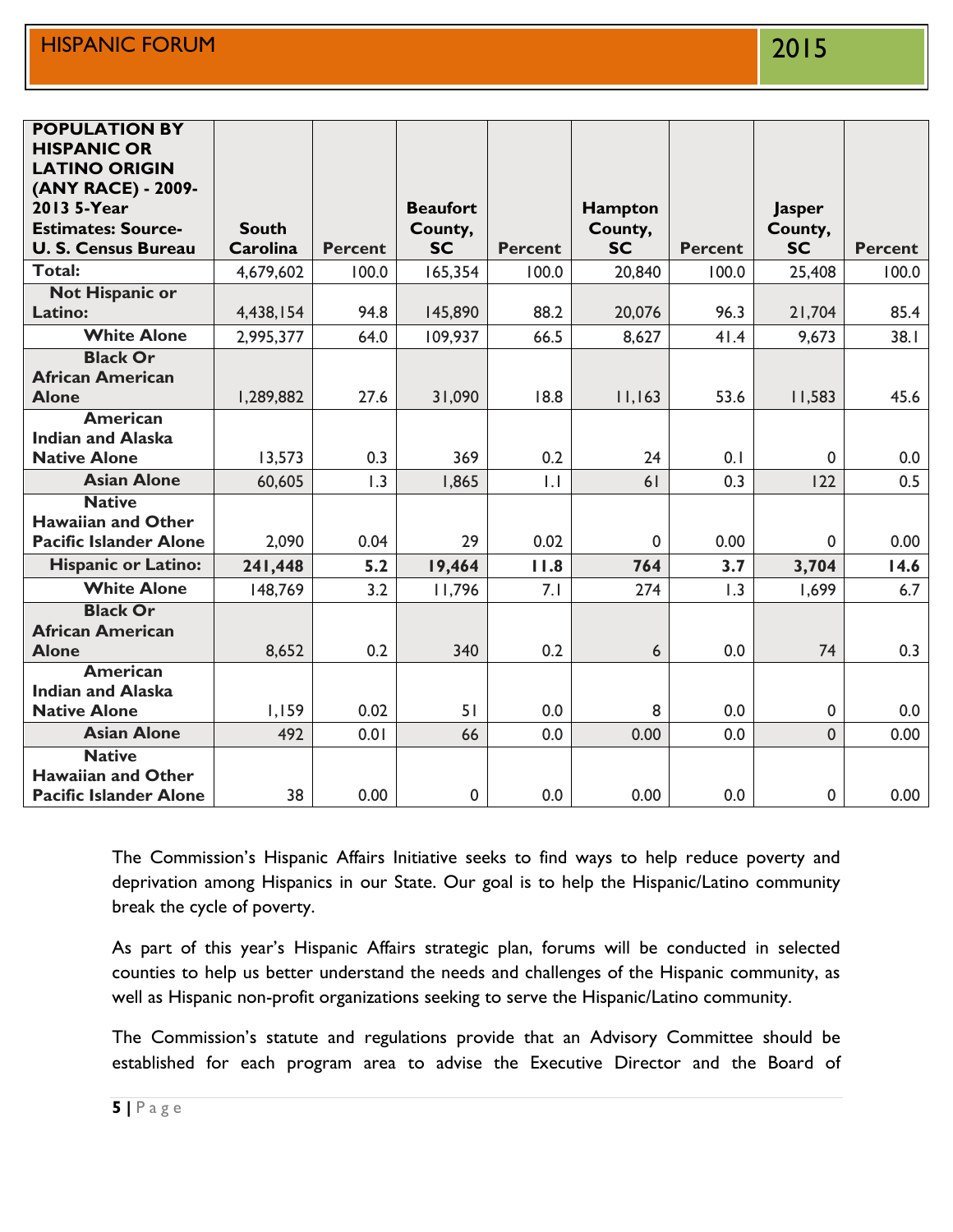Commissioners regarding solutions to reduce poverty among each minority group. To that end, the Commission has established Advisory Committees to represent the State's Native American, African American, and Hispanic/Latino populations.

The Hispanic Advisory Committee was formed in 2004. Members serve a two-year term and, if they so desire, may extend their participation to a second term. The Hispanic Advisory Committee currently has fifteen active members from different backgrounds and regions from across our State. The committee provides insight and advice on finding the best solutions to help our community, organizations, and interested parties in accordance with the overall mission of the organization.

In addition to the support and advice of its Advisory Committees, the South Carolina Commission for Minority Affairs relies upon members of its Board of Commissioners to help facilitate the process of reaching out to our communities in their respective regions of service.

In February 2015, the Program Coordinator for the Hispanic Initiative, along with Mr. Eric Esquivel, CEO of La Isla Magazine, and other interested parties began the planning process to hold a forum for Hispanic Community Leaders from Beaufort, Hampton and Jasper Counties. During this planning period the following steps were taken:

- 1. Key leaders and non-profit organizations were identified.
- 2. Emails and ads were placed to inform the public of the upcoming event.
- 3. Location for the event was identified and a date was set to hold the event.
- 4. The event was held at the Hilton Head Beach and Tennis Club in Hilton Head Island, SC.

A list of Hispanic organizations, other organizations that serve the Hispanic community and community leaders was compiled and invitations were sent out by La Isla Magazine and the SC CFMA. The Hispanic Forum was very well attended and very successful.

#### **Purpose of the Forum**

The overall goal for the Hispanic Forum and Networking Breakfast was threefold: 1) Inform community leaders and organizations of the mission of the SC Commission for Minority Affairs and to share information regarding programs we have to offer; 2) Meet and network with the leaders of the area to discuss the services they provide; and 3) Assess the needs and challenges of the Hispanic Community and its service providers.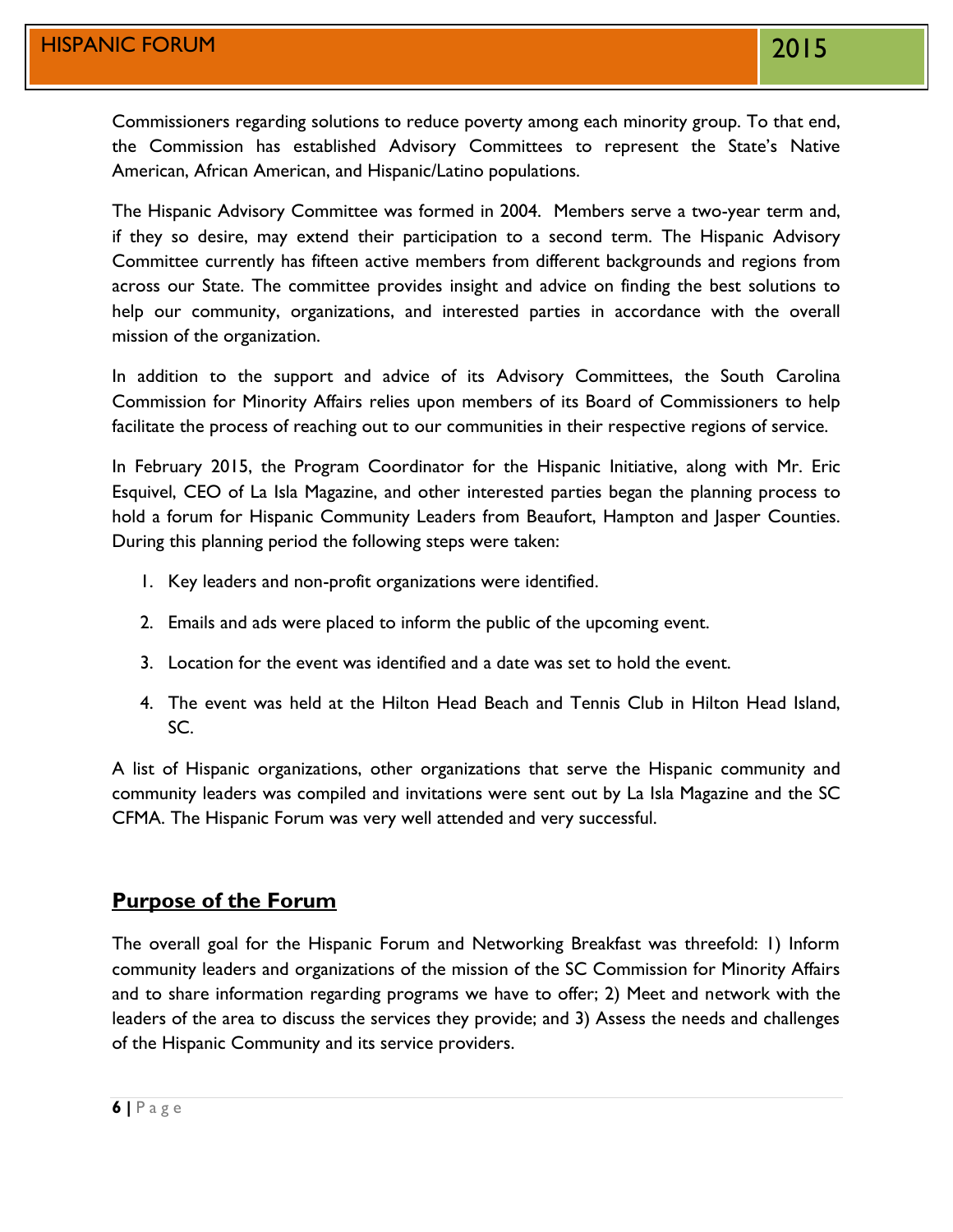# **Data Collection and Analysis Methodology: Qualitative Research/Participant Methodology**

- 1. Data was collected and analyzed from the forms given to the attendees.
- 2. The target group for the Findings Report consisted of Hispanic Community organizations and various Hispanic community leaders.
- 3. A forum was facilitated by the Hispanic Program Coordinator, Mr. Eric Esquivel, CEO of La Isla Magazine and the Commission's Executive Director and staff.
- 4. All attendees were provided with the following information: event agenda, Hispanic Community Forum Form, CFMA agency brochure, Hispanic Program brochure, and Community Based Services Program brochure.
- 5. An interpreter was utilized for non-Spanish speaking guests.
- 6. Attendees were placed in groups according to their areas of expertise.
- 7. Attendees were asked to complete a two-part Forum Form labeled Part 1 and Part 2.
- 8. Attendees shared the following information from the Forum Form:

#### **PART 1**

- a. Identifying information
- b. Mission of their organization
- c. Other roles they serve within the community

#### **PART 2**

- d. Needs of their community
- e. Needs of their organizations
- f. Challenges faced by the community
- g. Challenges faced by their organization
- 9. Each subgroup shared findings from their subgroup discussion with all of those in attendance (based on participants interaction with community).
- 10. Attendees submitted their forms at the conclusion of the event.
- 11. Notes were taken and input received.
- 12. Information was gathered and analyzed from Hispanic Forum Forms as well as from notes taken at the event.
- 13. The Findings Report includes action steps and recommendations.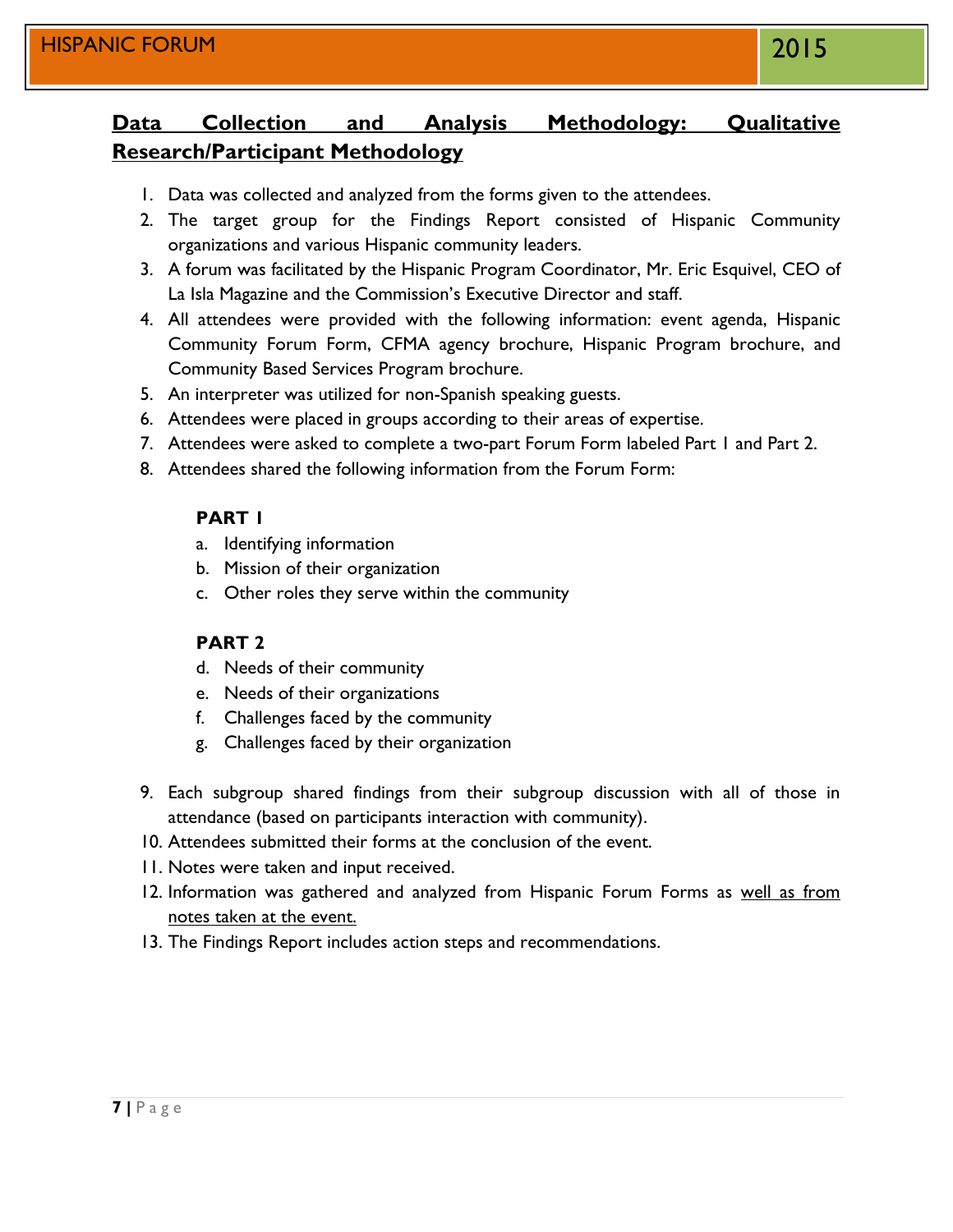#### **Forum Participants**

Participants received a brief overview of the SC Commission for Minority Affairs. Participants were grouped into different subgroups according to their area of expertise and representation: Health, Government, Public Safety and Law Enforcement, Immigration and Law, Education and Small Business and Marketing. Participants were then asked to share amongst each other, needs and challenges faced in their topic area. They were asked to choose a spokesperson to share findings within each group. Each spokesperson then shared with entire group, the needs and challenges faced by organizations and the Hispanic community.

During each subgroup, participants were asked to share the following information: Part 1 asked for the name of the organization and identifying information such as address, phone number, email, and website. In addition, we asked participants to share briefly, their organizations' missions and roles. Information obtained in Part 2 of the form included needs and challenges faced by the Hispanic community and Hispanic organizations.

Organizations represented at the forum included, but were not limited to, grassroots organizations, faith based organizations, law enforcement, higher education, health care organizations, Hispanic media, Hispanic owned businesses and many more. The list below may not be inclusive of all in attendance if their name was not found on SC CFMA registration list.

| Name of Organization                    | Representative                                    |
|-----------------------------------------|---------------------------------------------------|
| <b>Various Groups</b>                   | Sory Reyes                                        |
| <b>Coastal Security</b>                 | J.R. Mullin                                       |
| <b>Powerhouse</b>                       | Carlos Campos                                     |
| <b>Pino Gelato</b>                      | <b>Edwin Torres</b>                               |
| <b>Hilton Head Island High School</b>   | Amanda Onan                                       |
| <b>Bluffton Chamber of Commerce</b>     | <b>Shellie West</b>                               |
| <b>Pregnancy Center</b>                 | Ofelia Spaulding                                  |
| <b>Hospice Care of Low Country</b>      | <b>Lindsay Daly</b>                               |
| <b>Artist</b>                           | Mary Sullivan                                     |
| La Isla Magazine                        | Eric Esquivel, Kent Fletcher, and Yolanda DeJohn, |
|                                         | Jonathan Rivera                                   |
| <b>Bluffton County Sheriff's Office</b> | George Moreno                                     |
| Diana Lopez                             | Hilton Head Island High School                    |
| <b>Tammy Besherse</b>                   | SC Appleseed Legal Justice                        |
| <b>Dominic Hausher</b>                  | Legal Shield                                      |
| <b>Sarah Owen</b>                       | <b>Beaufort County School District</b>            |
| Deborah Slazyck                         | <b>Access Health Low Country</b>                  |
| <b>Vanessa Gomez</b>                    | <b>Kennedy and Blackshire</b>                     |
| <b>Sheila Roemeling</b>                 | Fresh Start Healing Heart                         |
| <b>Jack McMullin</b>                    | <b>Coastal Security Services</b>                  |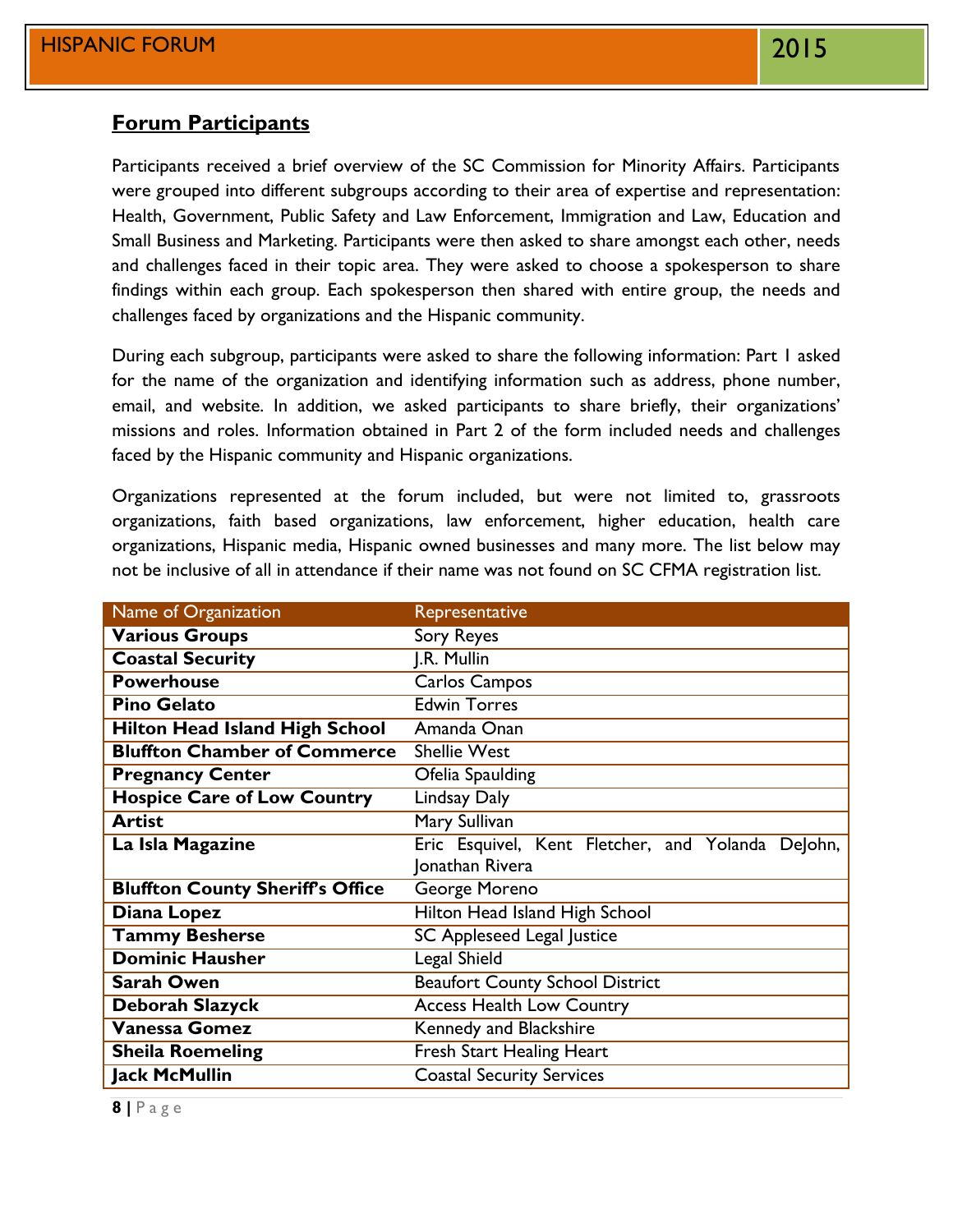| Sabrina Sandoval                         | <b>Student Outreach for Latinos</b>            |
|------------------------------------------|------------------------------------------------|
| <b>Aimee Deverall</b>                    | Deverall Immigration Law, LLC                  |
| Eneyda Diaz Nagera                       | <b>PASOs</b>                                   |
| Rosana Muro                              | <b>PASOs</b>                                   |
| John J. McCaun                           | <b>Town Coroner</b>                            |
| <b>George Kanuck</b>                     | Low Country Immigration Council                |
| <b>Maribel Luna</b>                      | <b>SOL</b>                                     |
| <b>Isabel Perez Cisneros</b>             | Isabella Boutique                              |
| <b>Lisandro Acosta</b>                   | <b>Telemundo Hilton Head</b>                   |
| <b>Howard Wilson Taylor</b>              | Law Offices of J. Van Wyck Taylor              |
| <b>Lauren Read</b>                       | <b>Beaufort County Library</b>                 |
| <b>Nilsy Rapalo</b>                      | Hispanic Business Association (HBA)            |
| Diana Salliant                           | Hispanic Business Association (HBA)            |
| <b>Blaine Lotz</b>                       | <b>BCDP</b>                                    |
| <b>Betsy Doughtie</b>                    | Deep Well                                      |
| <b>José Fuentes</b>                      | Jenkins, Esquivel and Fuentes                  |
| <b>Katie Barrett</b>                     | <b>VIM (Volunteers in Medicine) HHI</b>        |
| <b>Nathaniel Pringle</b>                 | All Pro Tire/5 Star                            |
| <b>Miguel Mares</b>                      | Five Star Landscaping, Inc.                    |
| <b>Alicia Haidoche</b>                   | <b>Bluffton Health Center</b>                  |
| Yajaira Benet                            | PASO's                                         |
| Mayra Rivera                             | Low Country Immigration Committee              |
| <b>Mario Davila Medina</b>               | <b>Bluffton Self Help</b>                      |
| Raymond                                  | <b>VIM-Hilton Head Island</b>                  |
| <b>Tim Kenny</b>                         | <b>AXA Advisors</b>                            |
| <b>Katherine R</b>                       | <b>Town of Bluffton</b>                        |
| <b>Manuel Diaz</b>                       | <b>Private Citizen</b>                         |
| <b>Bree Kennedy</b>                      | <b>Kennedy and Blackshire</b>                  |
| <b>Jeanette Narvaez</b>                  | <b>Select Health</b>                           |
| Ivan Yunga                               | Mexicanos en el Exterior                       |
| <b>Charly Becker</b>                     | <b>Beaufort County Schools</b>                 |
| <b>Pam Blackshire</b>                    | Kennedy and Blackshire, LLC                    |
| <b>Lisa Henry</b>                        | BB&T                                           |
| <b>Cynthia Masis</b>                     | <b>BB&amp;T</b>                                |
| Janet Dobbs                              | Pregnancy Center and Clinic of the Low Country |
| Tricia Gavin                             | Orthostat                                      |
| <b>Taylor</b>                            | $\overline{LIC}$                               |
| <b>D</b> Boyd                            | D Boyd and Co.                                 |
|                                          |                                                |
| <b>Alan Williams</b>                     | <b>Edward Jones</b>                            |
| <b>Steve Riley</b>                       | Town of Hilton Head Island                     |
| <b>Patricia Rosado</b><br>Sarah Eliasoph | Radio Sol<br><b>NAMI Beaufort County</b>       |

**9 |** P a g e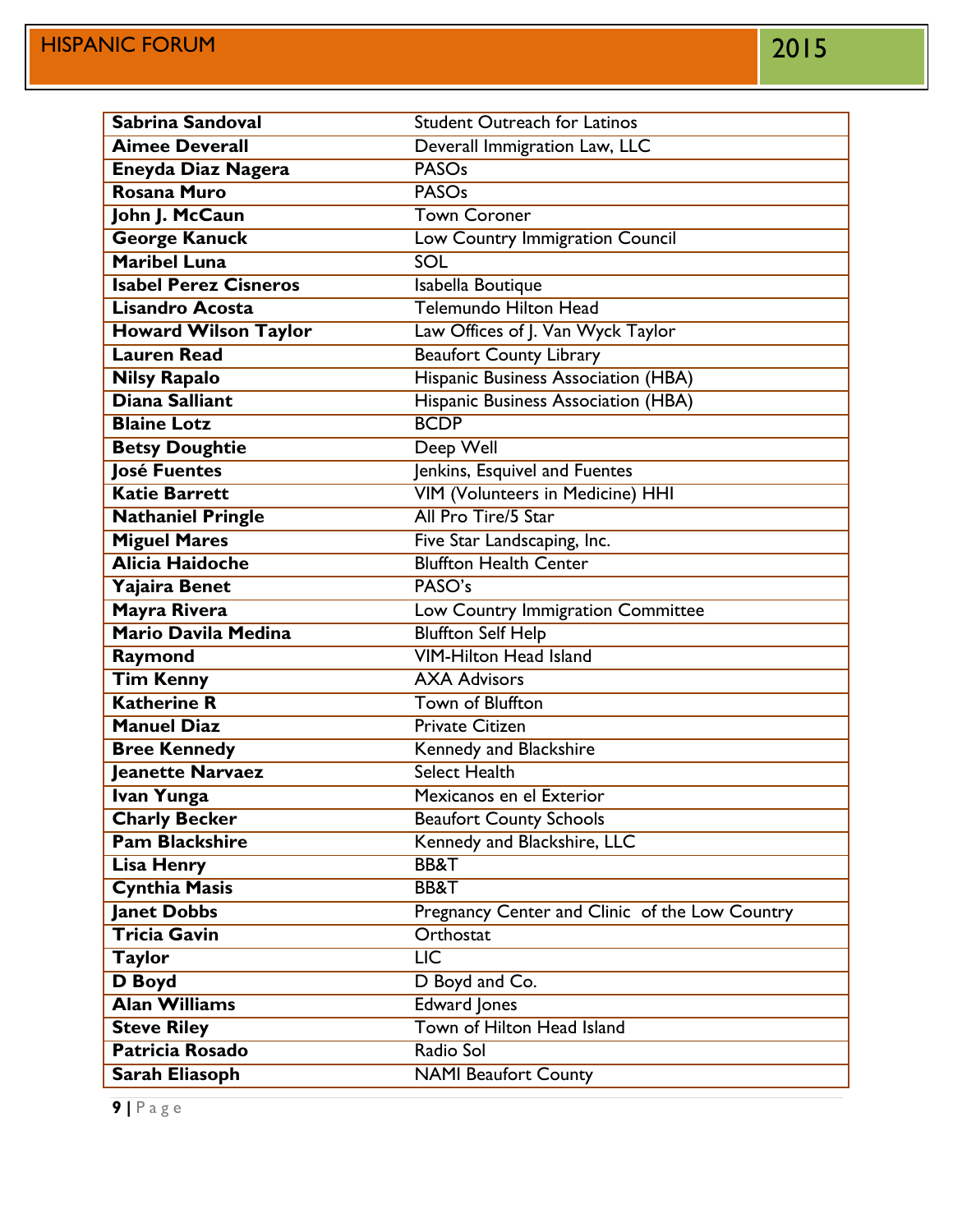| <b>Zach Naert</b>        | Naert and Dubuis, LLC              |
|--------------------------|------------------------------------|
| John Giles               | Democratic Club of Beaufort County |
| <b>Mily Choy</b>         | <b>Catholic Charities</b>          |
| <b>Fabiola Rodriguez</b> | <b>Catholic Charities</b>          |
| Normay M. Cruz-Garcia    | PASO's                             |
| <b>Joey Reynolds</b>     | <b>Bluffton Police Department</b>  |
| Nena Blazola             | <b>VIM-Hilton Head Island</b>      |
| <b>Enid Carranza</b>     | La Isla Magazine                   |

#### **Community and Organizational Needs and Challenges**

The chart below reflects the comments made by individuals representing their organization, business or self interest in the community. Input provided on the form is based on the participant's individual experience. Some of the questions were answered while others were left unanswered. A dash (-) indicates questions that were left unanswered. There were no right or wrong answers to the questions posed. The questions presented are as follows:

- (1) "How can the SC Commission for Minority Affairs better assist you in addressing the needs of the Hispanic community?"
- (2) "What are the needs of your organization?"
- (3) "What are some of the challenges faced by the Hispanic community in your county?"

| <b>How can SC CMFA</b><br>assist you to meet the<br>needs of the<br><b>Community?</b> | <b>Organization/Agency/Business</b><br><b>Needs</b> | <b>Challenges faced by</b><br>the Hispanic<br><b>Community</b> |
|---------------------------------------------------------------------------------------|-----------------------------------------------------|----------------------------------------------------------------|
| Chamber<br>and<br>Support<br>other initiatives                                        | Outreach                                            | Trust                                                          |
| Events to speak on Human<br>trafficking for the Hispanic<br>community                 | Data for grants                                     |                                                                |
| Information on SC CFMA<br>the<br>services<br>and<br>we<br>provide                     |                                                     |                                                                |
| We need more knowledge                                                                | -                                                   |                                                                |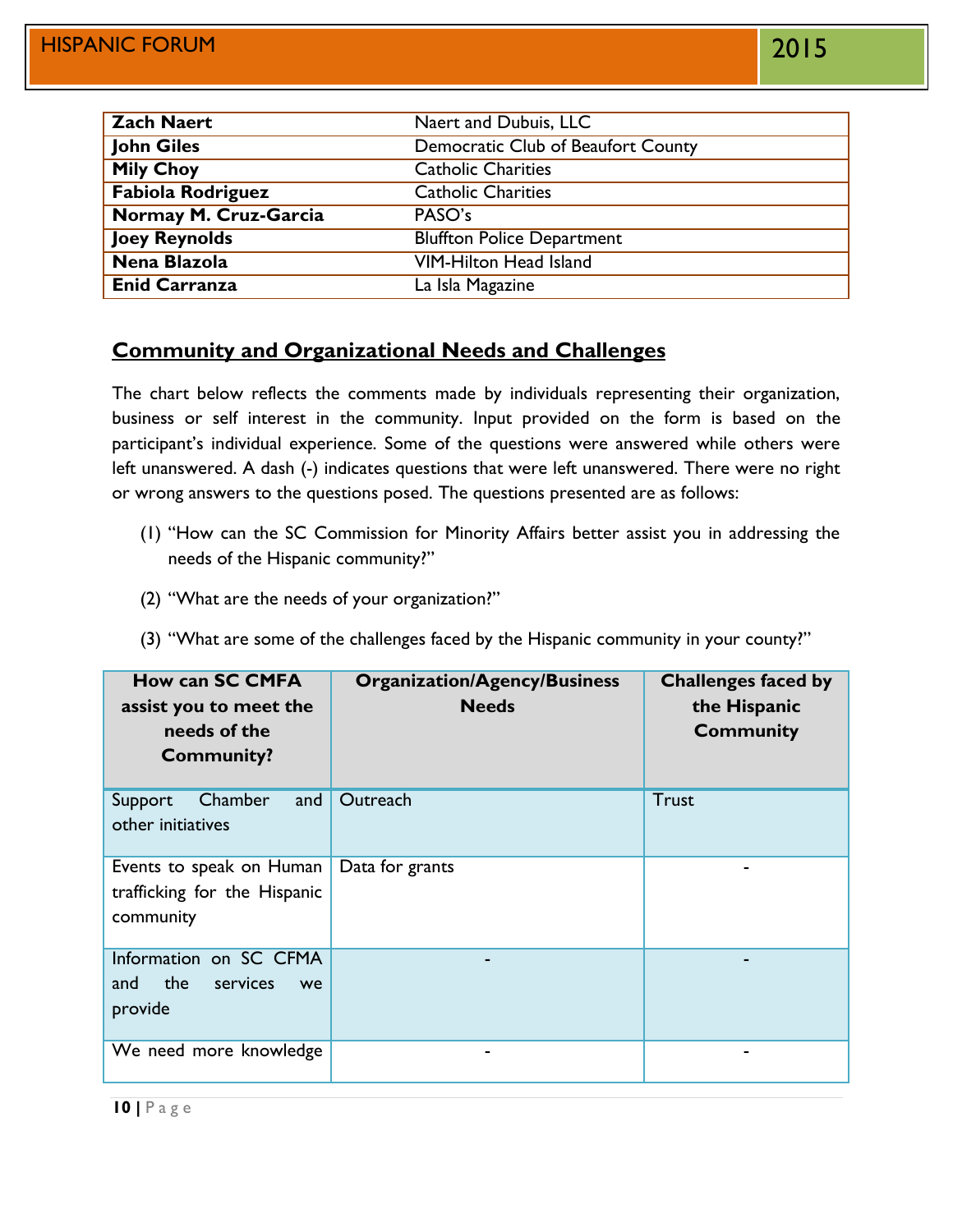| <b>How can SC CMFA</b><br>assist you to meet the<br>needs of the<br><b>Community?</b>           | <b>Organization/Agency/Business</b><br><b>Needs</b>                                                                               | <b>Challenges faced by</b><br>the Hispanic<br><b>Community</b>                                                                                        |
|-------------------------------------------------------------------------------------------------|-----------------------------------------------------------------------------------------------------------------------------------|-------------------------------------------------------------------------------------------------------------------------------------------------------|
| of students                                                                                     |                                                                                                                                   |                                                                                                                                                       |
|                                                                                                 |                                                                                                                                   | <b>School Drop-Outs</b>                                                                                                                               |
|                                                                                                 | Data for grants<br>Continue the fight for legal rights for<br>undocumented<br>documented<br>and<br>Hispanics and families         | Access<br>to<br>college/scholarships due<br>undocumented<br>to<br>status.<br>school<br>Contact<br>in<br>delivered in a way that is<br>comprehensible. |
| Help in finding ways in<br>which<br>undocumented<br>students can go to college<br>or university | Outreach efforts                                                                                                                  | Education, dropping out,<br>health and legal issues                                                                                                   |
| I know their work since I<br>was part of the<br>Latin<br><b>American Council</b>                | Continue education, training                                                                                                      | Training and support                                                                                                                                  |
| Promoting<br><b>Business</b><br>our<br>and Statistics                                           |                                                                                                                                   | Lack of knowledge                                                                                                                                     |
| Grant data                                                                                      | Data for grants                                                                                                                   | Transportation,<br>translation                                                                                                                        |
|                                                                                                 | Outreach<br>efforts,<br>data for grants,<br>Spanish<br><b>Speaking</b><br>volunteers<br>and<br>interns for social media marketing | Lack of Spanish speaking<br>health<br>mental<br>professionals.<br><b>No</b><br>mental health help line<br>in Spanish in SC- 24/7                      |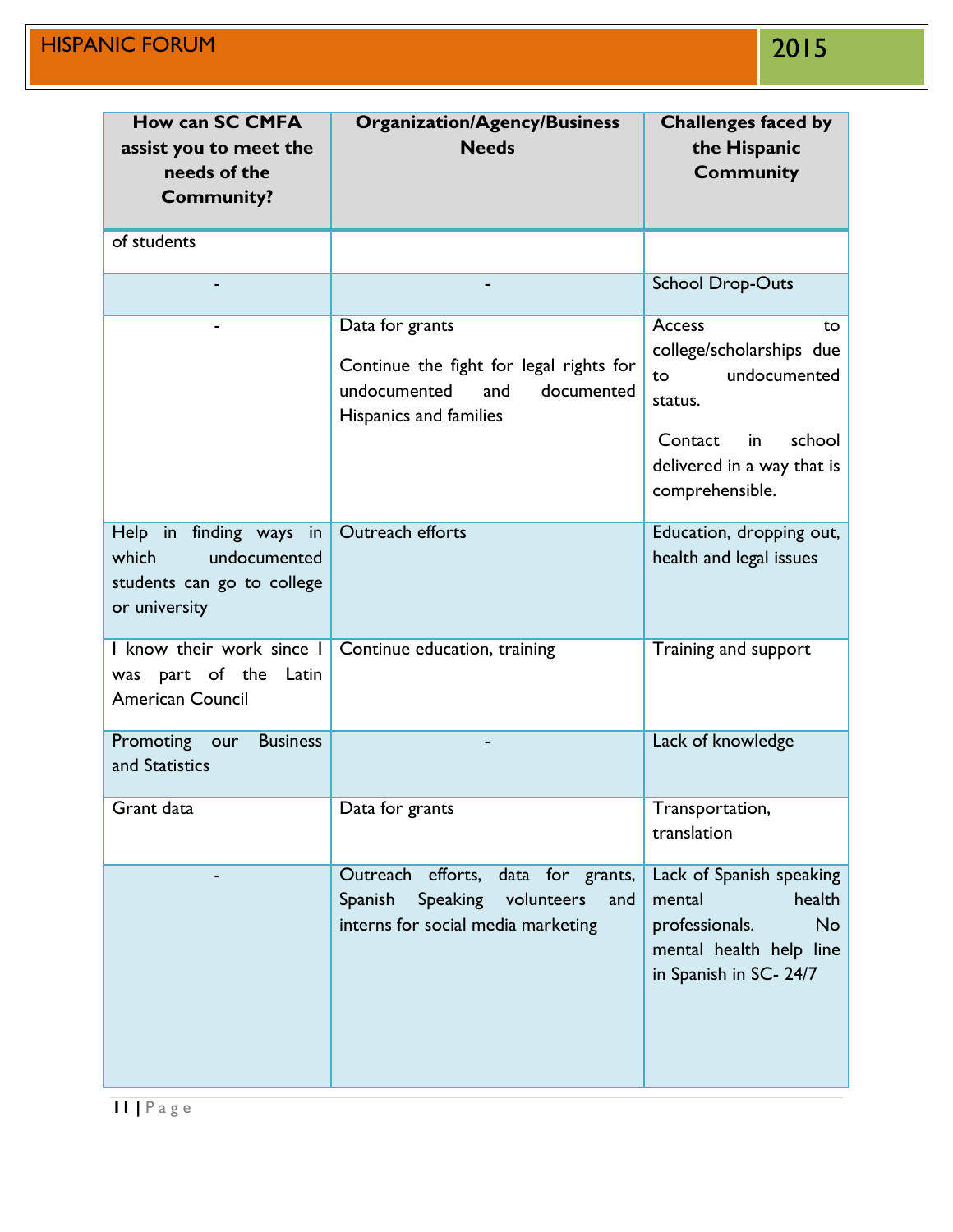| How can SC CMFA<br>assist you to meet the<br>needs of the<br><b>Community?</b>                                                                                | <b>Organization/Agency/Business</b><br><b>Needs</b>                                                                             | <b>Challenges faced by</b><br>the Hispanic<br><b>Community</b>                                     |
|---------------------------------------------------------------------------------------------------------------------------------------------------------------|---------------------------------------------------------------------------------------------------------------------------------|----------------------------------------------------------------------------------------------------|
| Help<br>the<br>Hispanic<br>better<br>community<br>get<br>access to the resources                                                                              |                                                                                                                                 | Language and where to<br>find information                                                          |
| Reaching<br>the<br>Latino<br>population<br>for<br>better<br>access to healthcare                                                                              | Outreach and advice to reach this<br>audience                                                                                   | barriers<br>Language<br>getting<br>accurate<br>the<br>message<br>out<br>to<br>community            |
| Help to reach out to the<br>Hispanic community and let<br>them know all they need to<br>come is a photo ID                                                    | Outreach                                                                                                                        |                                                                                                    |
| Help Latinos that have just<br>arrived to the USA                                                                                                             |                                                                                                                                 | A lot of them have not<br>English. They<br>learned<br>need to be encouraged<br>to learn English    |
|                                                                                                                                                               | Funding to bring more initiatives to<br>Jasper County                                                                           | Language and the Police<br>raids                                                                   |
| Provide more information                                                                                                                                      |                                                                                                                                 | Provide information of<br>many services in our<br>area and lack of knowing<br>the English language |
| <b>Making</b><br>law<br>sure<br>enforcement is aware of<br>the U VISA, what it is and<br>is NOT and how helpful it<br>be<br>local<br>to<br>can<br>communities | Help with growing my practice.<br>Above<br>educating<br>all,<br>the<br>law<br>enforcement, community is extremely<br>important. | and<br>They are scared<br>living in the shadows                                                    |
|                                                                                                                                                               | Health promoters                                                                                                                | They are scared to give                                                                            |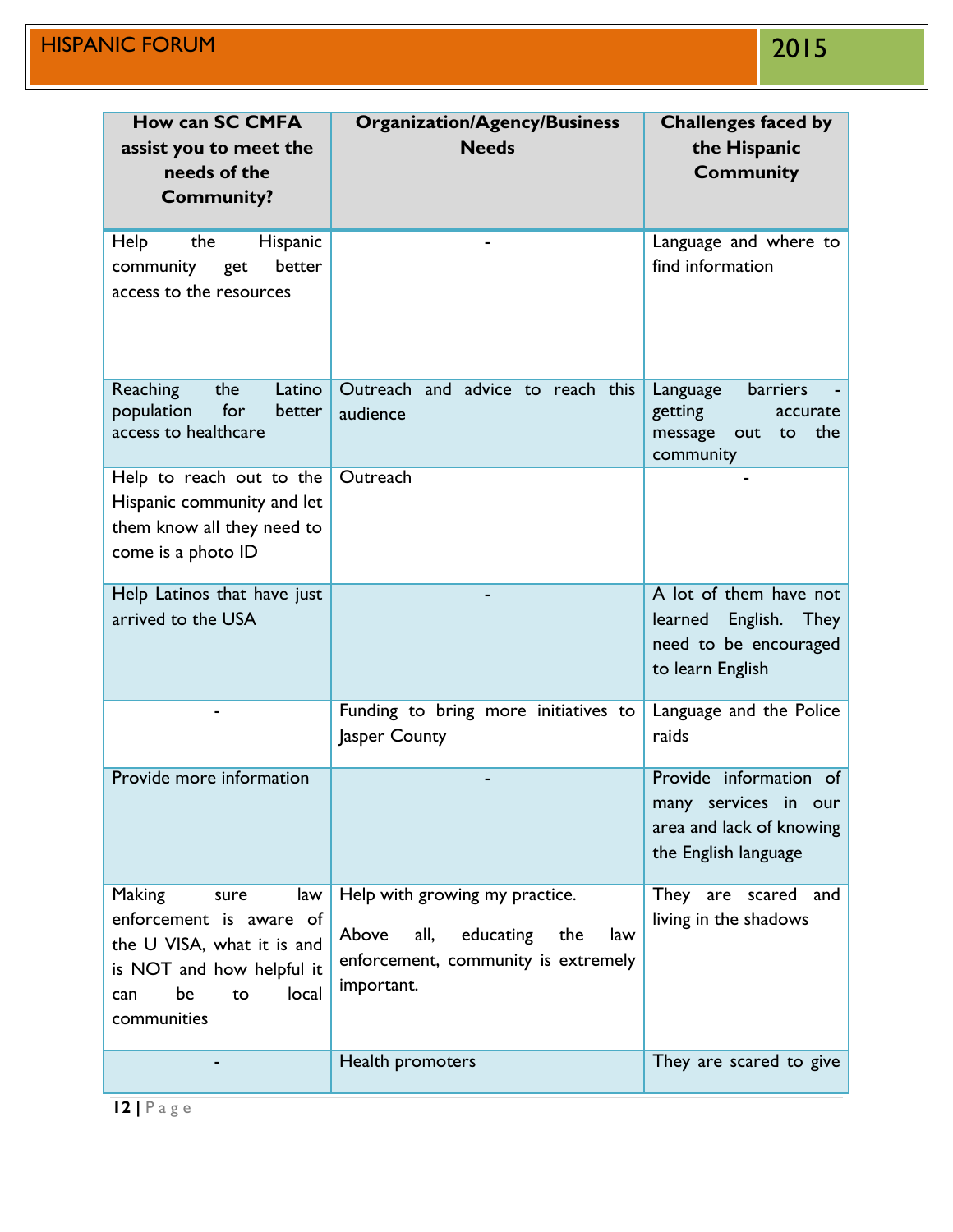| <b>How can SC CMFA</b><br>assist you to meet the<br>needs of the<br><b>Community?</b>                 | <b>Organization/Agency/Business</b><br><b>Needs</b>                                                                                  | <b>Challenges faced by</b><br>the Hispanic<br><b>Community</b>                                  |
|-------------------------------------------------------------------------------------------------------|--------------------------------------------------------------------------------------------------------------------------------------|-------------------------------------------------------------------------------------------------|
|                                                                                                       |                                                                                                                                      | personal information                                                                            |
| Understanding<br>the<br>healthcare needs of the<br>Hispanic community                                 | Data for grants                                                                                                                      | Navigating the<br>health<br>human<br>system<br>and<br>service organizations                     |
| How to raise funds for our<br>501(c)3                                                                 | Data for grants. Forming a $501(c)3$                                                                                                 | Lack of knowledge                                                                               |
| communications<br>Improve<br>with<br>all<br>local<br>Hispanic<br>media and all<br>media in<br>general |                                                                                                                                      | Lack of awareness<br>of<br>state programs                                                       |
|                                                                                                       | Help growing business                                                                                                                | <b>Trusting</b><br>community<br>leaders                                                         |
| Providing information                                                                                 | Data for grants, assistance with law<br>enforcement from Jasper (Hardeeville)<br>County to help with U-Visas (Form I-<br>918 Supp B) | Misinformation<br>about<br>system<br>laws,<br>and<br>notaries fraud                             |
|                                                                                                       |                                                                                                                                      | Fear<br>of<br>law<br>enforcement, lack of<br>information<br>and<br>knowledge of the law         |
| Provide greater education<br>targeted<br>scams<br>to<br>on<br><b>Hispanics</b>                        | Provide forums to share information                                                                                                  | Educate<br>Scams.<br>residents<br>the<br>on<br>differences<br>between<br>notaries and attorneys |
| More information                                                                                      | More outreach efforts                                                                                                                | Legal<br>assistance,<br>fear<br>factor,<br>misinformation,<br>effective<br>more                 |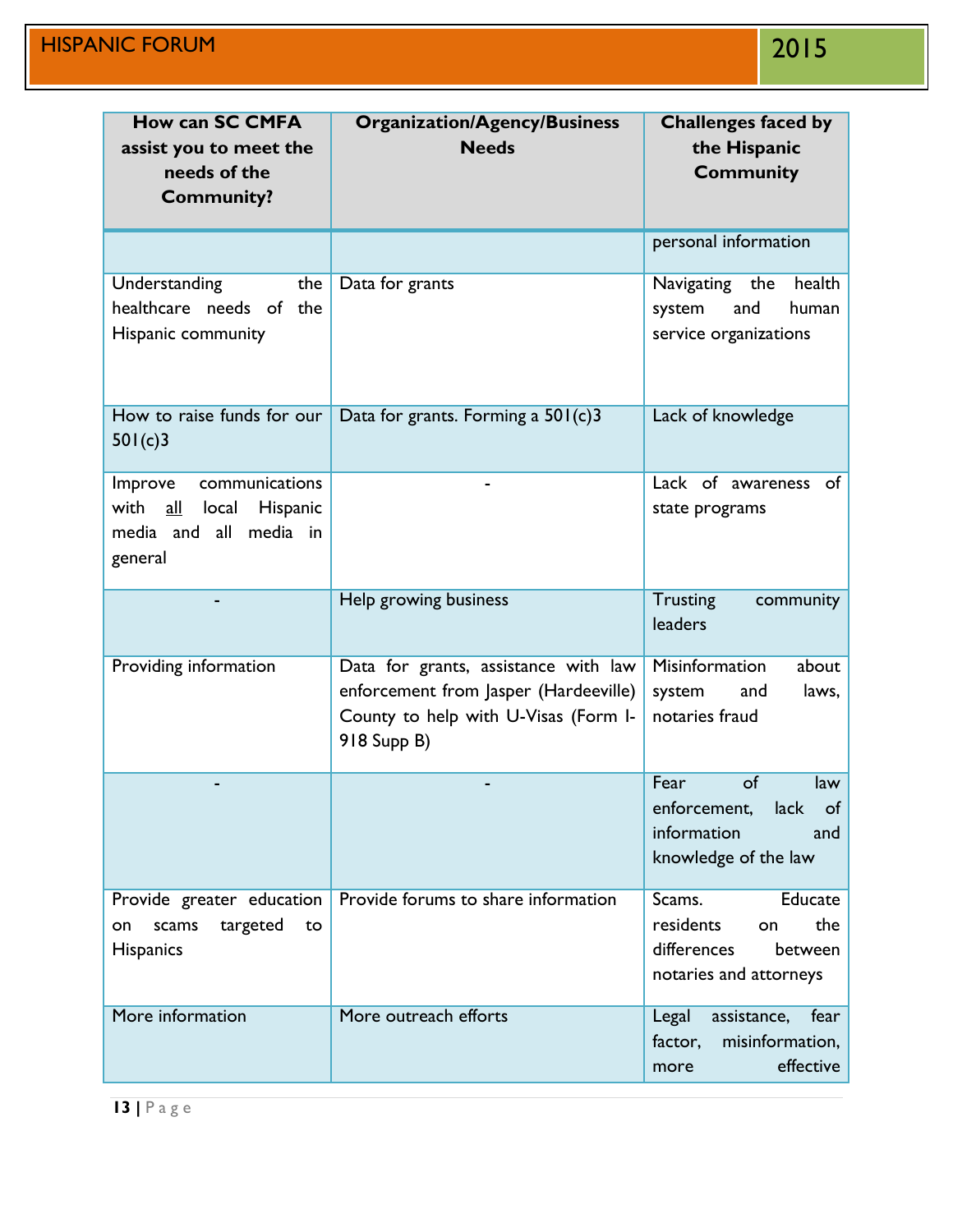| <b>How can SC CMFA</b>                                                                                                                                                 | <b>Organization/Agency/Business</b>                                                                                                                         | <b>Challenges faced by</b>                                                                  |
|------------------------------------------------------------------------------------------------------------------------------------------------------------------------|-------------------------------------------------------------------------------------------------------------------------------------------------------------|---------------------------------------------------------------------------------------------|
| assist you to meet the<br>needs of the<br><b>Community?</b>                                                                                                            | <b>Needs</b>                                                                                                                                                | the Hispanic<br><b>Community</b>                                                            |
|                                                                                                                                                                        |                                                                                                                                                             | communication                                                                               |
| Reach out to the Hispanics                                                                                                                                             | Do and work at health fairs and<br>community events                                                                                                         | skills<br>and<br>Language<br>culture                                                        |
| Helping us put the word<br>about<br>our<br>out<br>organizations that can help                                                                                          |                                                                                                                                                             | Fear of authority and<br>having someone talk to<br>about problems                           |
| with<br>Help<br>organizing<br>information clinics to the<br>community on any range of<br>legal topics                                                                  | I need help getting the word out that I<br>am a fully fluent attorney and eager to<br>help Hispanic community members<br>that have been wrongfully injured. | Bad information, poor<br>access to information,<br>fear and mistrust overall                |
| Help us keep improving<br>our connections and let<br>organizations know we are<br>available<br>help<br>to<br>them<br>communicate and reach the<br>community through us |                                                                                                                                                             | Education<br>and<br>miscommunication.<br>People are afraid<br>to<br>speak up                |
| Research for mental health<br>for<br>and<br>fundraising<br>community needs                                                                                             |                                                                                                                                                             | <b>Cultural assimilation</b>                                                                |
| Information on assistance<br>to areas where there is<br>larger<br>concentration<br>of<br><b>Hispanics</b>                                                              |                                                                                                                                                             | Feeling safe with and<br>trust<br>among<br>government<br>agencies,<br>Access to information |
| Introduction<br>local<br>to<br>businesses                                                                                                                              |                                                                                                                                                             | Building trust among the<br>Hispanic community                                              |
| Sponsorship of the Forum<br>was very important and<br>appreciated                                                                                                      |                                                                                                                                                             | Racism                                                                                      |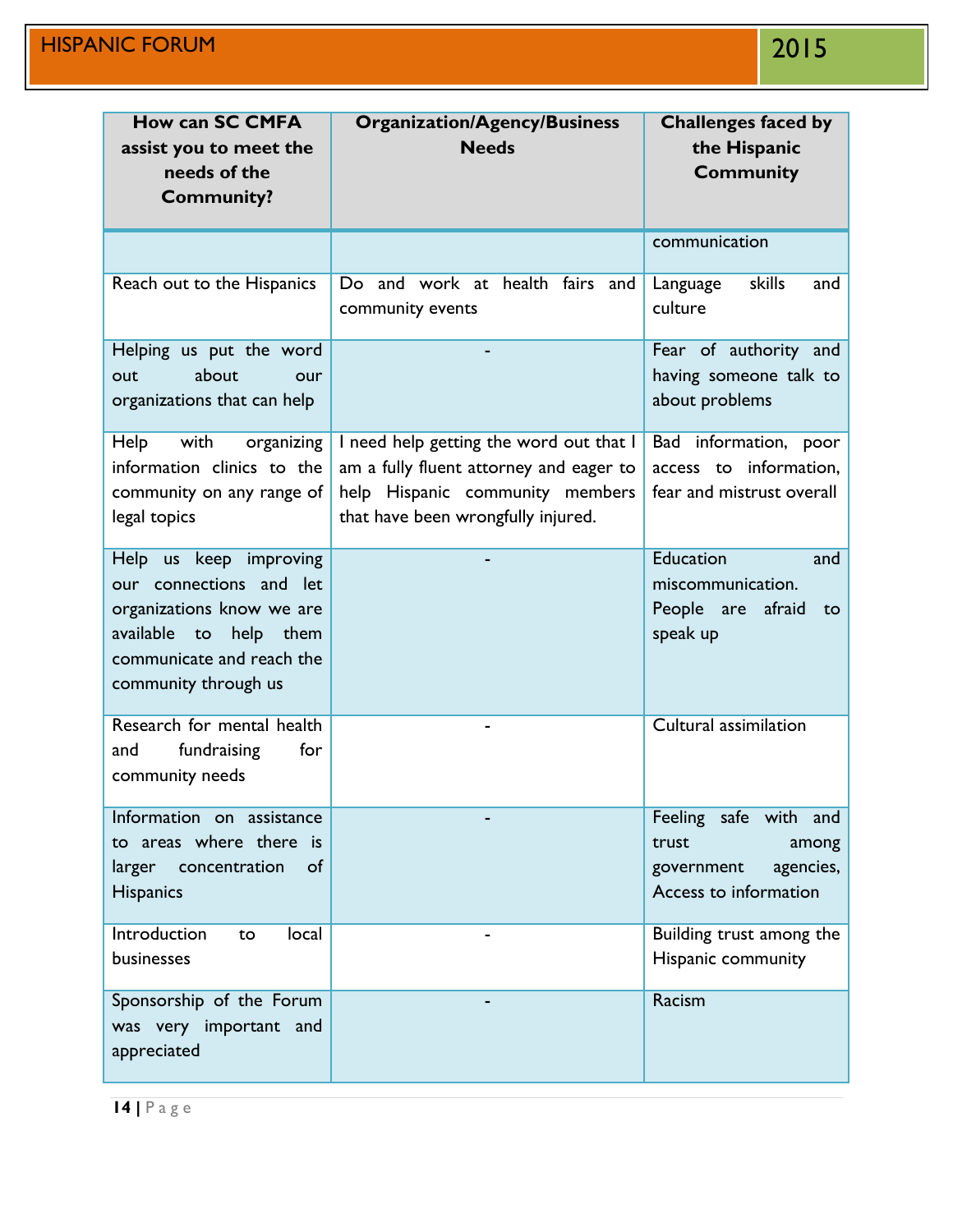| <b>How can SC CMFA</b><br>assist you to meet the<br>needs of the<br><b>Community?</b>                            | <b>Organization/Agency/Business</b><br><b>Needs</b>                                                   | <b>Challenges faced by</b><br>the Hispanic<br><b>Community</b> |
|------------------------------------------------------------------------------------------------------------------|-------------------------------------------------------------------------------------------------------|----------------------------------------------------------------|
|                                                                                                                  |                                                                                                       |                                                                |
| Make us aware of how we<br>help our<br><b>Hispanic</b><br>can<br>Community                                       |                                                                                                       | Loans, financial literacy                                      |
|                                                                                                                  | Data for grants, need mental health<br>providers                                                      | <b>Need</b><br>for<br>bilingual<br>services and volunteers     |
| Educating them on financial<br>needs                                                                             |                                                                                                       |                                                                |
| Promoting out the business                                                                                       | Help with growing<br>the<br>business,<br>marketing area                                               |                                                                |
|                                                                                                                  | Register voters                                                                                       | Fear, misinformation                                           |
| Being an advocate in getting<br>immigration laws passed                                                          | Data of number of Hispanics on Hilton<br><b>Head and Beaufort County</b>                              | Legal<br>status,<br>learning<br><b>English</b>                 |
| Direct me on highway that<br>will allow me to partner<br>with leaders, or Directors<br>of the Hispanic Community |                                                                                                       | The same as or more in<br>having daily access to<br>justice    |
|                                                                                                                  | Information                                                                                           | Letting them be what<br>they are, human beings<br>with rights  |
|                                                                                                                  | Public awareness of resources we have<br>to offer (language learning, test prep,<br>citizenship prep) |                                                                |
| for<br><b>Grants</b><br>college<br>education                                                                     | Fundraising/Hispanic<br>businesses<br>and<br>individuals donations                                    | Education,<br>immigration<br>reform                            |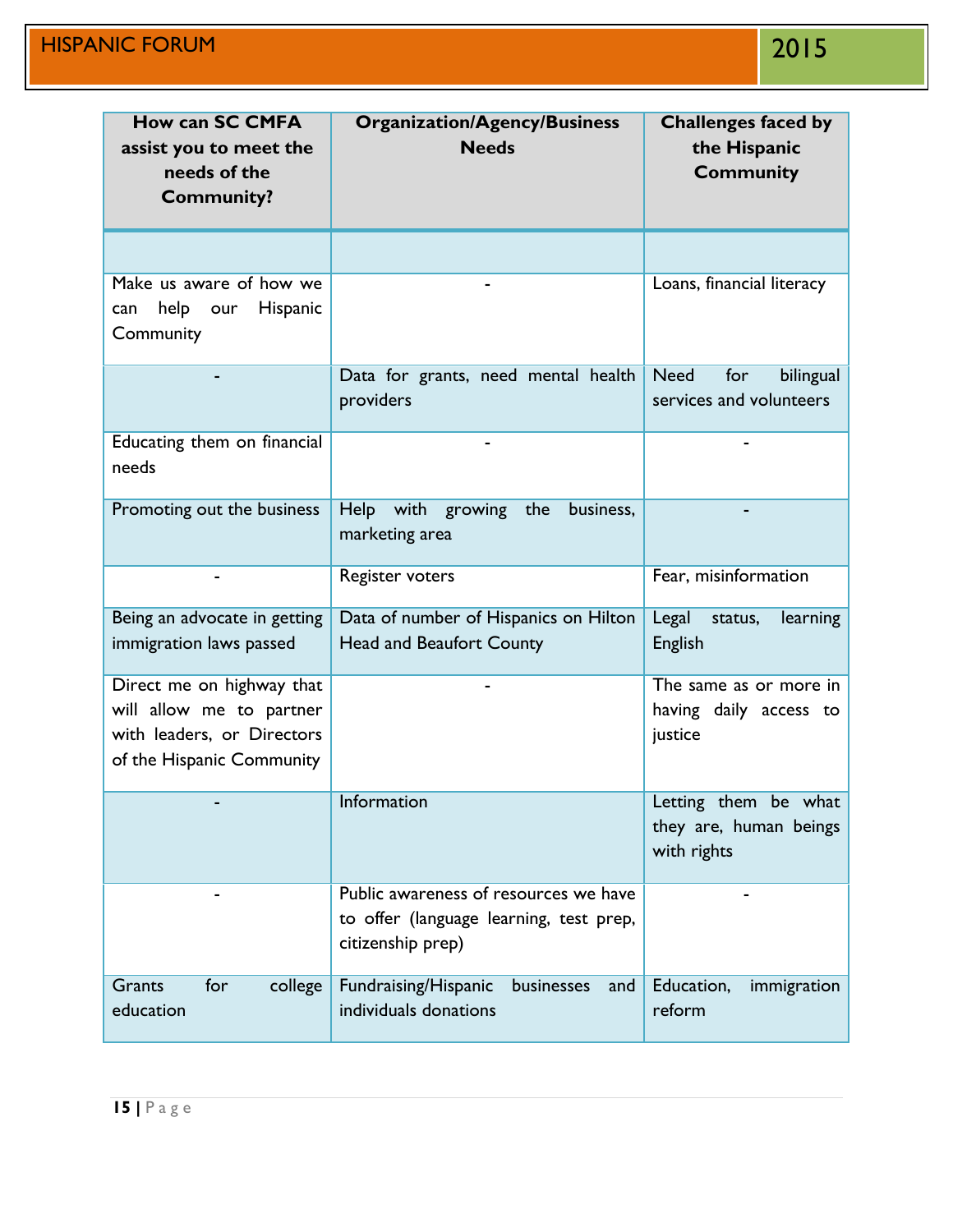The charts listed above indicate that there are several common themes among the challenges in the Hispanic community. Among these commonalities are:

- Lack of educational support and resources
- Lack of sufficient resources and lack of knowledge of available resources in the following areas of health care and legal information
- Language barriers
- Fear of, and trust in law enforcement
- Non-profit need for capacity building and grant assistance
- Spanish speakers' need to learn English

Participants also shared Organization/Agency and business needs. The common findings are:

- The need for data for grants
- Outreach
- Assistance to help grow their businesses
- Hispanic marketing
- Help bring awareness about their business/programs

#### **Subgroup Participation**

Participants were asked to join a subgroup according to their area of expertise. Subgroups were divided as follows: Health, Government, Public Safety and Law Enforcement, Immigration and Law, Education and Small Business and Marketing. The participants were asked to choose a spokesperson from each group who would share all participants' information that was shared in their subgroup. The facilitator from CFMA asked that each spokesperson present challenges and then possible ways to address challenges that were shared. These are the comments made by each group and general audience as they were given the opportunity to expand on the comments made:

#### **Health**

#### **Challenges:**

- Doesn't know what services are available—there are so many different services. We need to work together to make members of the community aware of health care services.
- Healthy lifestyles and obesity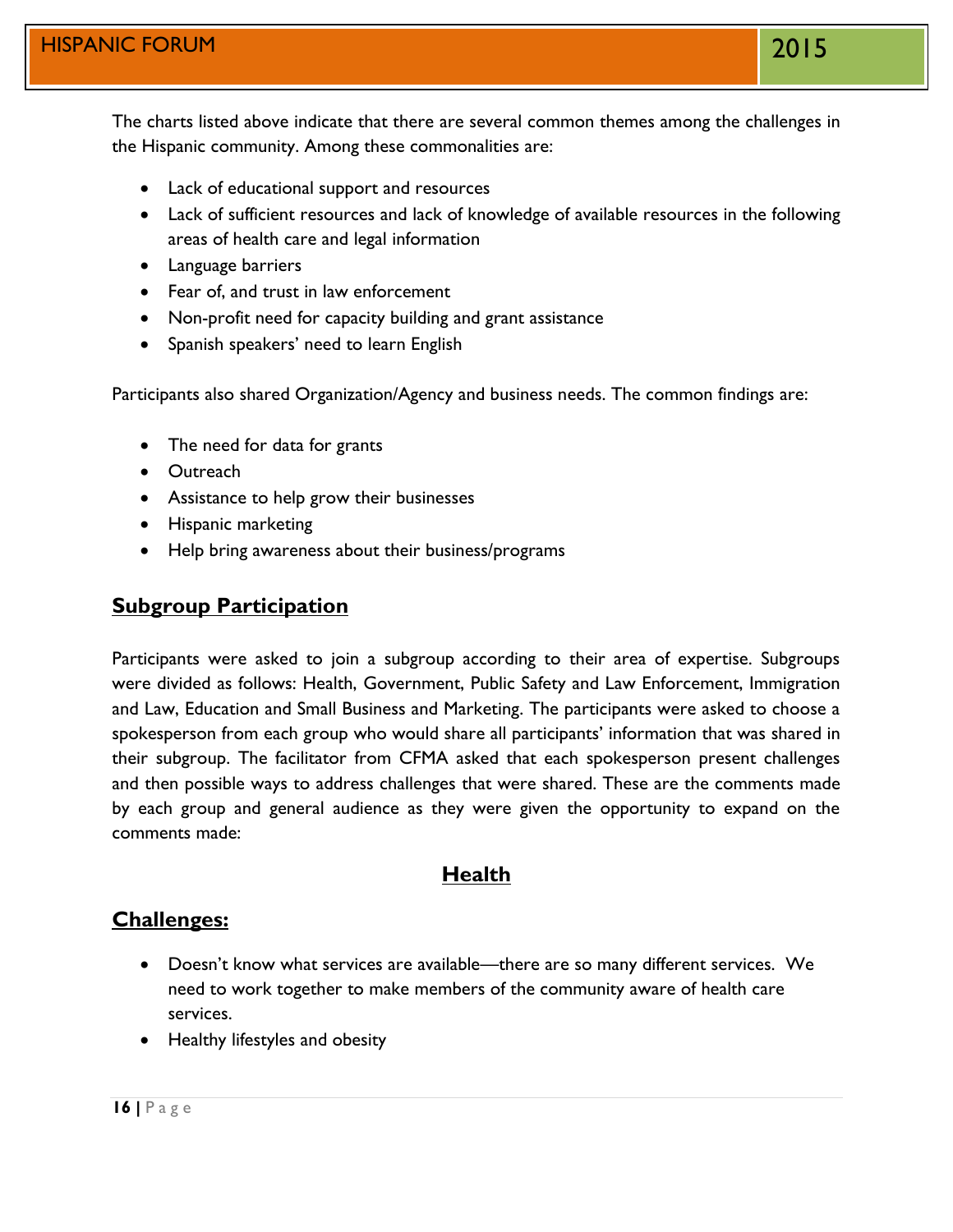Getting Hispanics together to work-out and share information at his gym. Mr. Campos shared information about his Gym business. Opportunity for lifestyle change.

## **Potential Action/Solutions:**

- Working together and meeting together to discuss issues will be helpful.
- Providing information about available resources to include businesses that offer opportunities.

## **Government, Public Safety and Law Enforcement**

## **Challenges:**

- Need talent from Hispanic communities
- Human trafficking
- Government documents and translations
- Relationships with law enforcement and breaking down the barriers
- It's hard with the laws: i.e. driver's licenses and official documents
- Stereotyping Hispanic culture

## **Potential Action/Solutions:**

- Actively recruit talent
- Provide training and information on human trafficking to the community as well as Law Enforcement and other government entities.
- Government entities should budget and fund interpreters and translators
- Law enforcement community advocate
- Look at legislation for drivers license; see what other states are doing

## **Immigration and Law**

## **Challenges**

- Misinformation, mistrust and fear about law enforcement
- Notary vs. Lawyer
- Visa
- False domestic violence charges
- Information to stick in community misinformation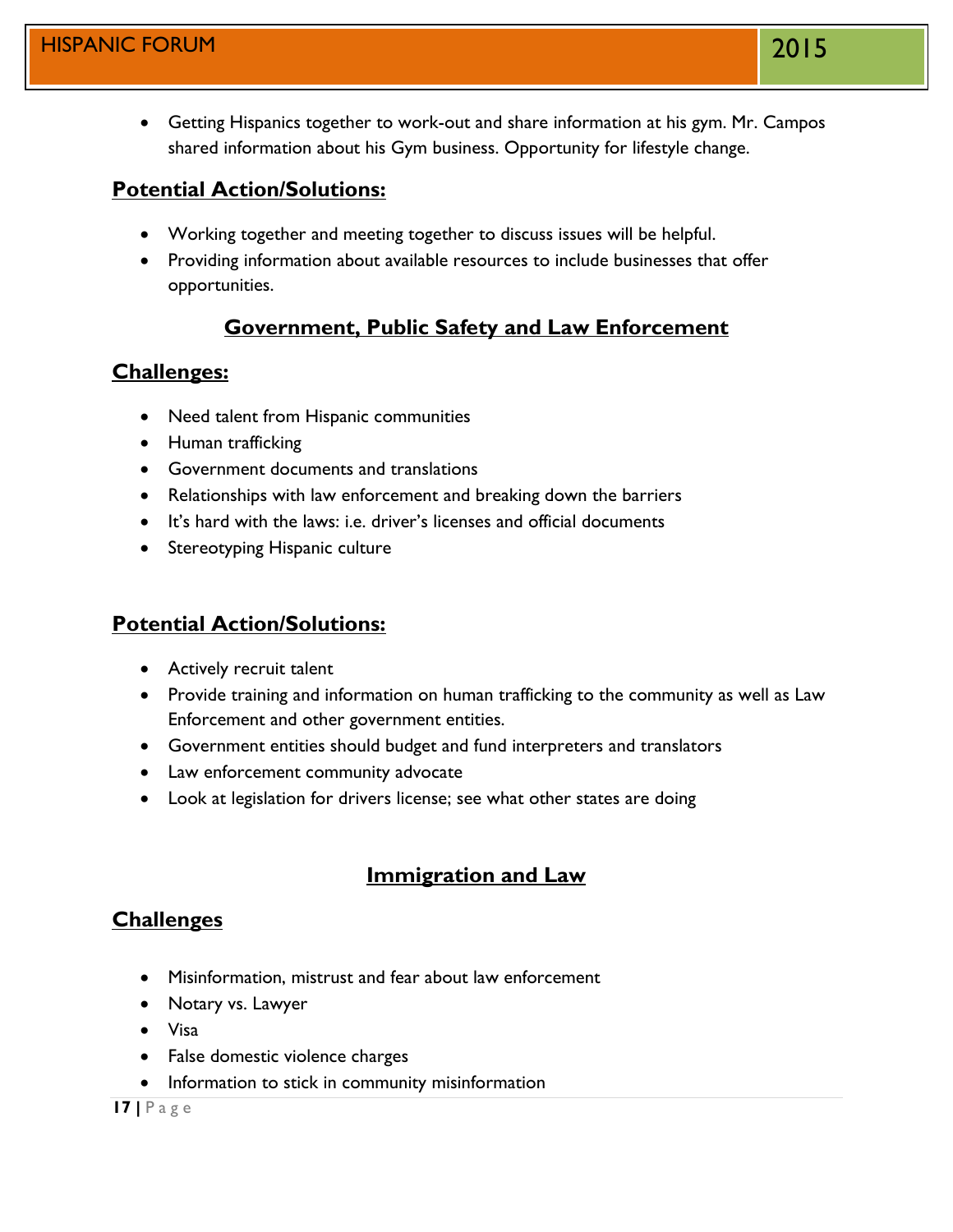## **Potential Action/Solution**

- Education: educating the community and how to work better within laws and with law enforcement
- How to get community to work with law enforcement? How to get information to stick—how can we do better in this area.

## **Education**

## **Challenges:**

- Keeping kids in school (Reduce drop outs in high school)
- Fear of colleges and lack of funds (don't see a reason to graduate)
- Bilingual teachers (need more with SC Certification)
- Stereotypes in school (parents feel like they might not be welcomed)
- Public awareness for resources at the public library such as practice testing

## **Potential Action/Solution:**

- Bring awareness of resources to the Hispanic community
- Students mentoring other students (encouragement)

## **Small Business and Marketing**

## **Challenges:**

- Need talent from Hispanic communities (translators)
- Developing messaging for Latinos through Language
- Think Bilingual and Hire Bilingual
- Businesses don't care about documentation status. They want the money—businesses move because of immigrants (the economy of the Low Country)

## **Potential Action/Solution:**

• A better livable working wage for the Low Country (\$10)

In evaluating the challenges presented, it appears that there is a common theme shared: Lack of information or education on specific areas of discussion and outreach efforts to the community. While there are programs available to meet the needs of the community, knowledge, information and access to these resources are not getting to the community level. Because of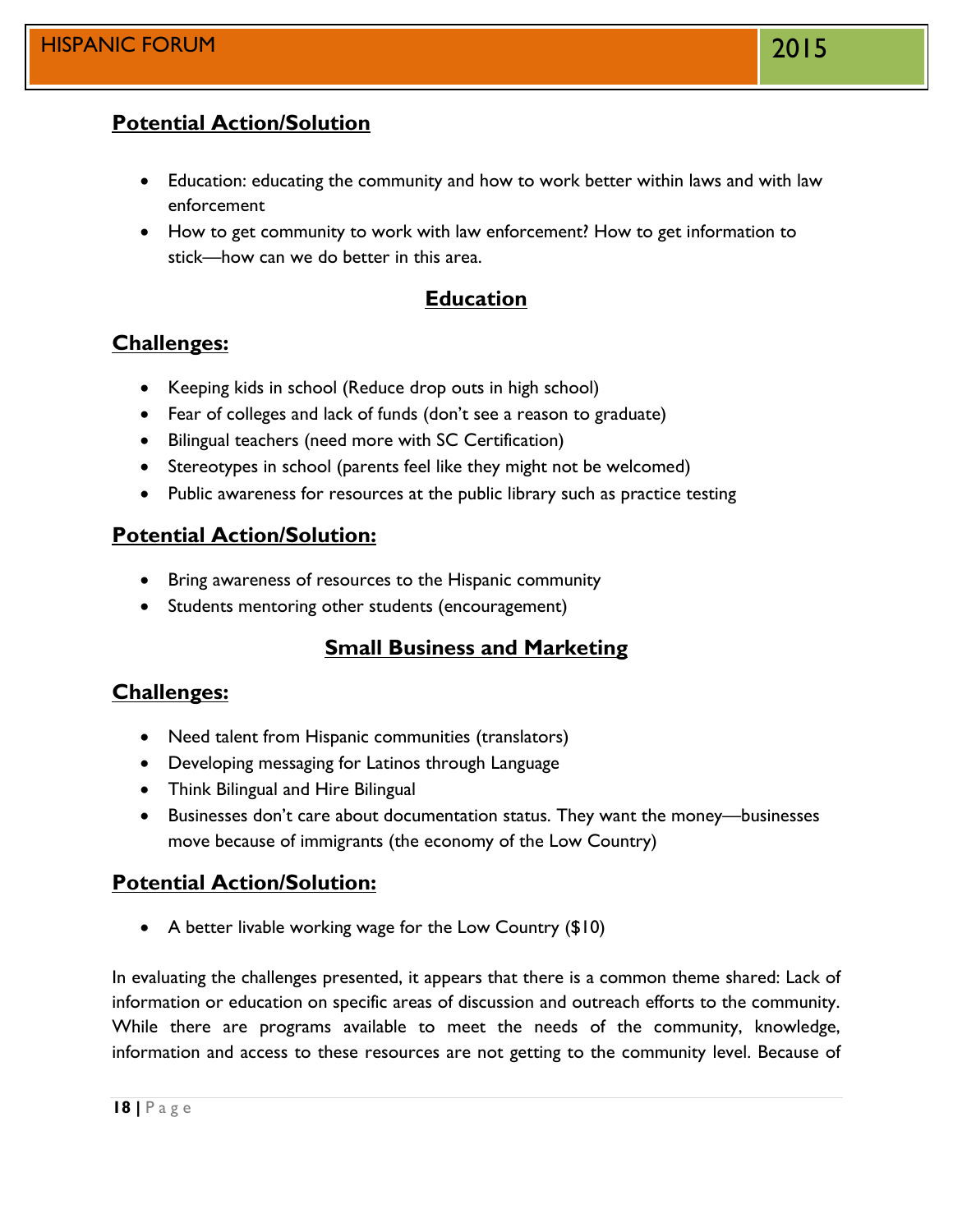the fear and mistrust despite current programs readily available to serve the Hispanic community, seeking assistance may be difficult if the trust factor is not addressed.

The Potential Action/Resolution listed below each challenge is a very brief action statement to look at possible solutions. However, many steps are required to have effective outcomes. Entities present should meet and take the lead in planning, developing and implementing these ideas. Research has shown that collaboration/partnerships are needed at all levels to make positive changes beginning at the grass roots level in order to affect systems change.

Ultimately, the SC Commission for Minority Affairs seeks to study the causes and effects of poverty in our minority communities. Understanding the challenges faced and possible actions required gives us greater insight on the needs of the community.

#### **Evaluation**

The SC Commission for Minority Affairs is always seeking to improve our events and the process of collecting information. Evaluation forms were disseminated to participants and collected for review. While our hopes are always to obtain 100% of evaluation forms, we understand that not all participants completed and returned them.

The Commission received a total of thirty-nine (39) forms which were evaluated. Respondents were asked, "How did you hear about the Community Forum event?" The results are listed as follows:



**19 |** P a g e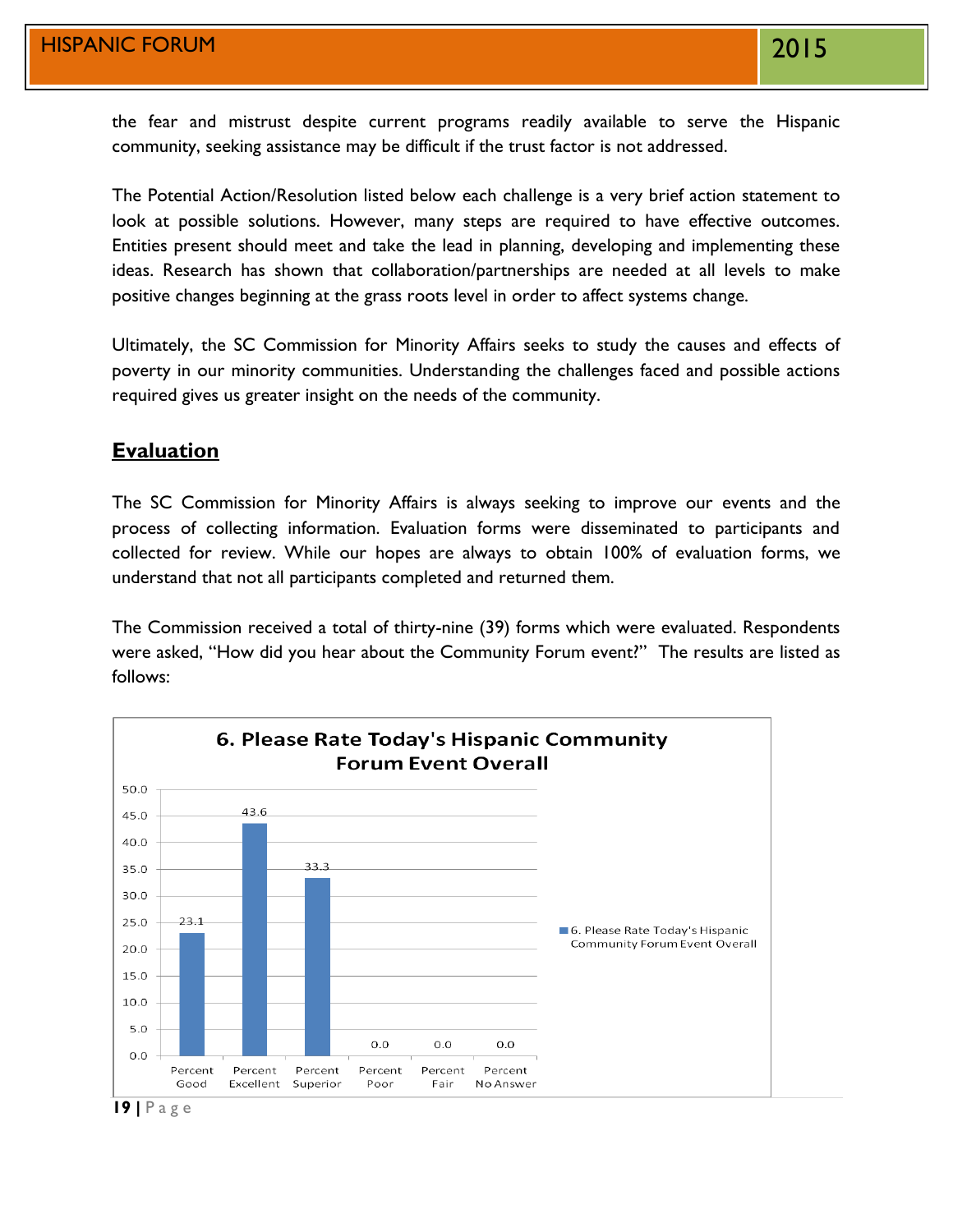

Question 6 asked respondents to rate the Hispanic Community Forum event overall. Of the thirty-nine (39) respondents, 43.6% of respondents rated the Forum event as excellent, while an additional 33.3% (13 respondents) gave the event a superior rating. Finally, 23.1% of Forum participants gave the Forum a good rating.

In addition to providing an overall rating of the Forum event, respondents were asked to provide feedback on, "How did you hear about the Forum event?" In response to this question, slightly over half of the respondents (53.8%) stated that they heard about the Community Forum through the local media (magazine). At least one out of four respondents (25.6%) heard about the Forum through a family member, while 15.4% of respondents in attendance heard about the Community Forum by way of e-mail. A total of 5.1% of respondents heard about the Forum through some other method. Included below is the Evaluation Survey that was completed by those in attendance at the Community Forum.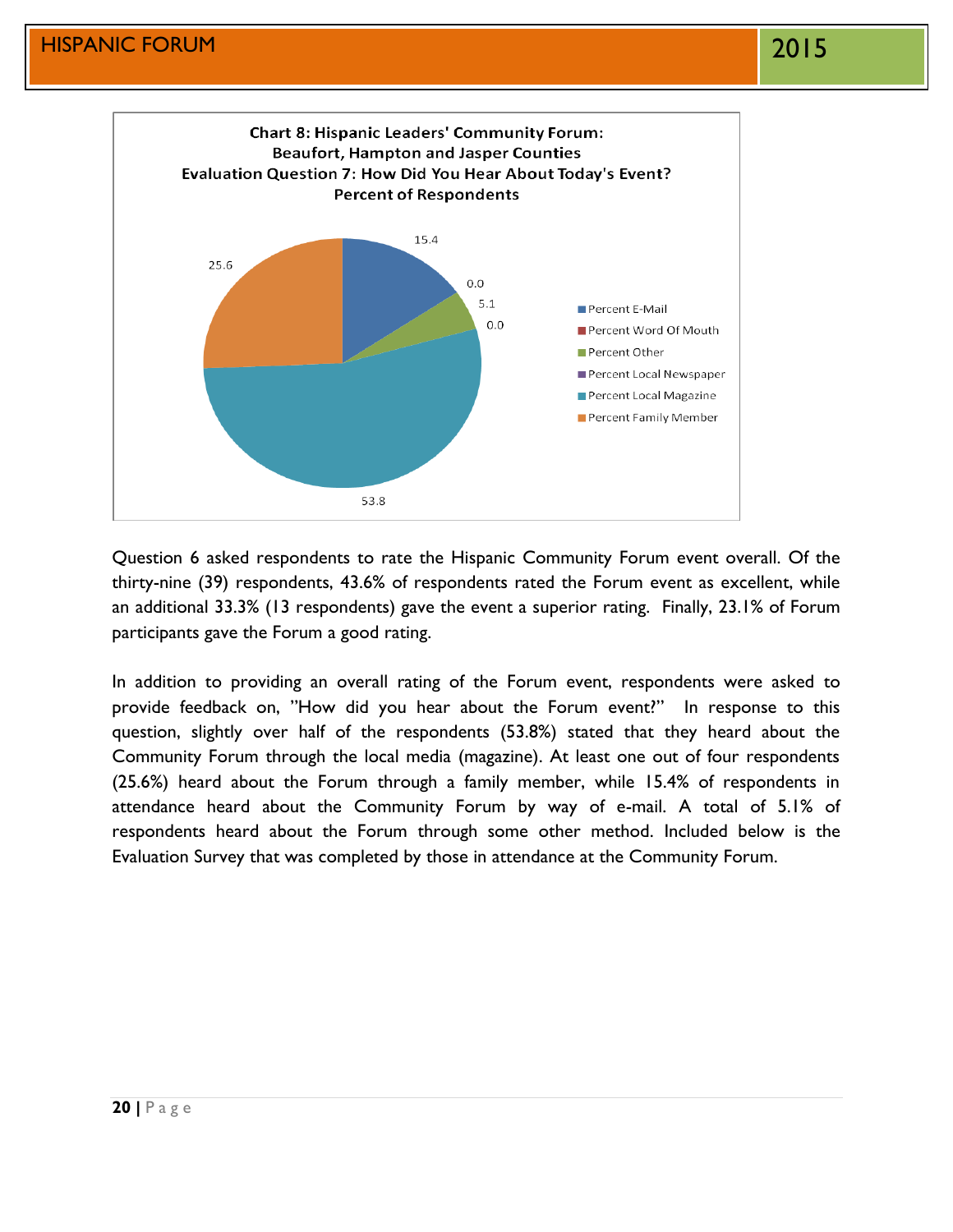**The SC Commission for Minority Affairs (CFMA) appreciates your attendance at today's forum. Please take a few minutes to rate each item below. We value your feedback. Our goal as an agency is to offer future events, workshops and forums that can better assist you in addressing concerns related to the Hispanic Community.** 

**A. Please place a circle around the response that best describes each session that you participated in.**

|    | <b>Session Topic</b>                                                    | $1 - Poor$   | $2 - Fair$     | $3 - Good$ | 4 - Excellent  | 5-Superior |
|----|-------------------------------------------------------------------------|--------------|----------------|------------|----------------|------------|
| 1. | Welcome and Introductions<br>(Ms. Lee McElveen)<br>A. Mr. Eric Esquivel | $\mathbf{1}$ | $\overline{2}$ | 3          | $\overline{4}$ | 5          |
|    | B. Mr. Scott Entrup                                                     |              |                |            |                |            |
| 2. | SC Commission for Minority Affairs<br>Overview (Mr. Thomas Smith)       | $\mathbf{1}$ | $\overline{2}$ | 3          | 4              | 5          |
|    | A. Ms. Lee McElveen                                                     |              |                |            |                |            |
|    | B. Ms. Tammy Beshere                                                    |              |                |            |                |            |
| 3. | Getting To Know You<br>(Ms. Lee McElveen)                               |              |                |            |                |            |
|    | A. Like Missions-Programs<br>Collaboration                              | $\mathbf{1}$ | $\mathfrak{2}$ | 3          | $\overline{4}$ | 5          |
| 4. | Forum Current Issues (Ms. Lee<br>McElveen and Ms. Tammy Beshere)        | $\mathbf{1}$ | $\overline{2}$ | 3          | 4              | 5          |
|    | A. Your Needs and Challenges                                            |              |                |            |                |            |
|    | <b>B.</b> Hispanic Community Needs                                      |              |                |            |                |            |
| 5. | Next Step and Closing Remarks<br>(Ms. Lee McElveen)                     | $\mathbf{1}$ | $\overline{2}$ | 3          | 4              | 5          |

#### 6. Please rate today's Hispanic Community Forum event overall.

\_\_\_\_\_ 1-Poor \_\_\_\_\_ 2-Fair \_\_\_\_\_ 3-Good \_\_\_\_\_ 4-Excellent \_\_\_\_\_5-Superior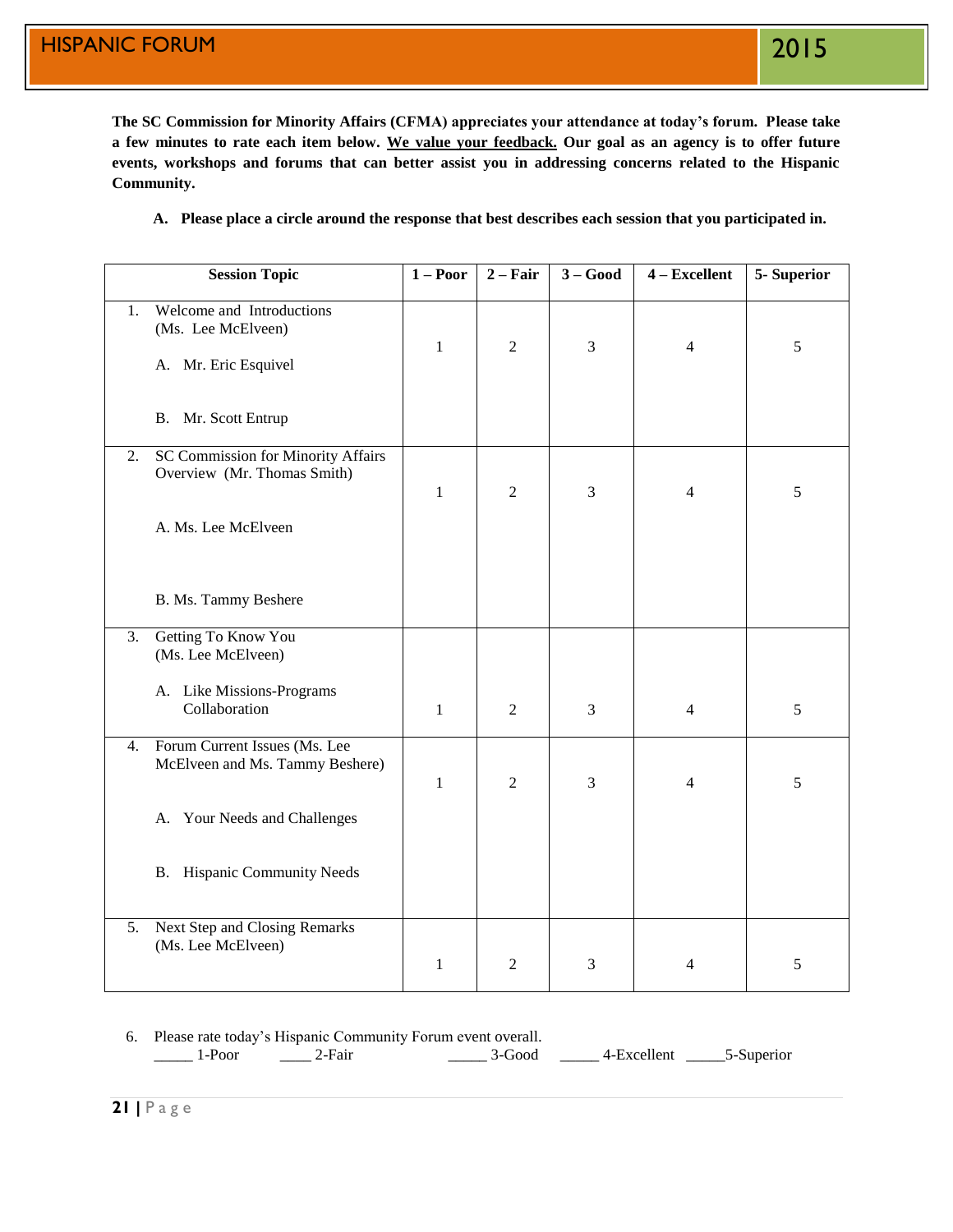#### **B. General Comments about today's event:**

7. How did you hear about today's event? Please place an "X" beside all that apply.

|    | E-Mail                                           | Word of Mouth                      | Other (Write In :                                                                                 |  |  |  |  |  |
|----|--------------------------------------------------|------------------------------------|---------------------------------------------------------------------------------------------------|--|--|--|--|--|
|    |                                                  | Local Newspaper ____Local Magazine | Family Member                                                                                     |  |  |  |  |  |
| 8. | What did you like the most about today's event?  |                                    |                                                                                                   |  |  |  |  |  |
|    |                                                  |                                    |                                                                                                   |  |  |  |  |  |
|    |                                                  |                                    |                                                                                                   |  |  |  |  |  |
| 9. | What did you like the least about today's event? |                                    |                                                                                                   |  |  |  |  |  |
|    |                                                  |                                    |                                                                                                   |  |  |  |  |  |
|    |                                                  |                                    | 10. Please provide any other comments and feedback you feel is important regarding today's event. |  |  |  |  |  |
|    |                                                  |                                    |                                                                                                   |  |  |  |  |  |
|    |                                                  |                                    |                                                                                                   |  |  |  |  |  |

*Thank you very much for completing this Evaluation Survey!*

#### **Recommended Next Action Steps**

The SC Commission for Minority Affairs will be tasked to follow through with the concerns listed and shared by those attending the meeting. We recommend the following action steps:

- 1. A follow-up meeting with interested parties/organizations should be spearheaded by a Hispanic Community leader in the county area of service to try to find viable options for the community.
- 2. Link community leaders and grass roots organizations to resources that will help move their communities forward.
- 3. SC CFMA will continue conducting research and have data available for grants that will contain information about our minority communities.
- 4. The SC CFMA will refer information shared in this report with corresponding program initiatives for further assistance.
- 5. SC CFMA will continue to work with Hispanic organizations to build its capacity to help break the cycle of poverty.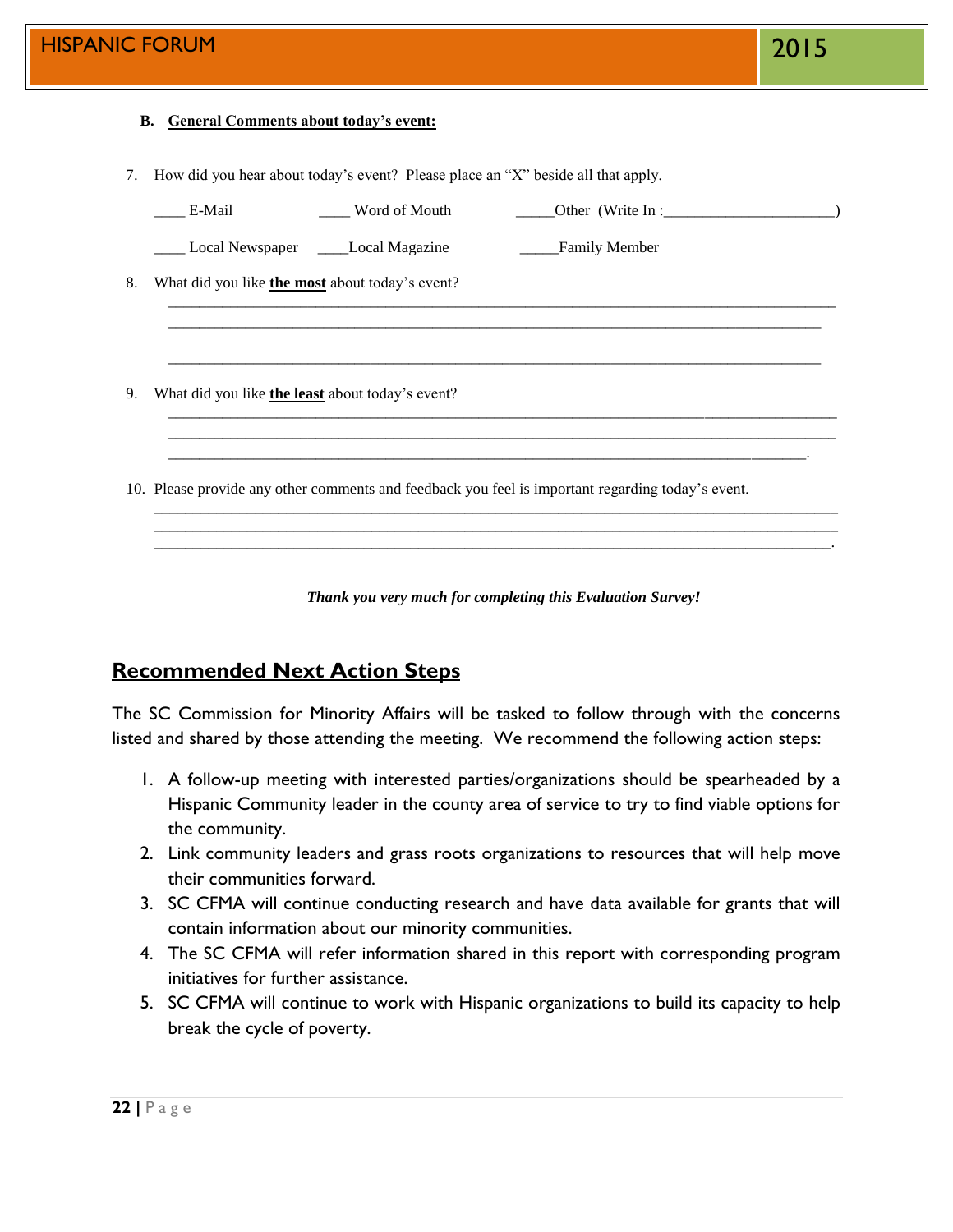#### **Summary**

The South Carolina Commission for Minority Affairs, in collaboration with Mr. Eric Esquivel, CEO/Founder of La Isla Magazine, hosted a Hispanic Forum for Beaufort, Jasper and Hampton counties. The forum served as a tool to obtain valuable information about the challenges faced by the Hispanic community. Time was taken to meet program officials and leaders who serve the Hispanic community. More than 100 community members, leaders and/or interested parties participated in the event.

The various challenges shared included the following:

- Educational support and resources
- Lack of sufficient resources and lack of knowledge of available resources in the following areas: access to health and legal information
- Language barriers
- Fear and trust in law enforcement
- Non-profit need for capacity building and grant assistance
- Spanish speakers' need to learn English

Subgroup discussions provided insight on some of the challenges faced by each topic area. Among commonalities were the need for outreach and information on the availability of resources. Suggestions were made for potential/action solutions.

The SC Commission for Minority Affairs will be working with the Hispanic population in the Beaufort, Jasper and Hampton areas to implement the recommended action steps. The findings reports will be published on our website and shared with various leaders and other interested parties in hopes that this information will stir up the need to work collaboratively. It is through collaboration that solutions to bring about change can be developed. This in turn will better enable the Commission to work closely with the Hispanic leadership. The leadership can in turn assist with the development of needed programs and resources for the community at large.